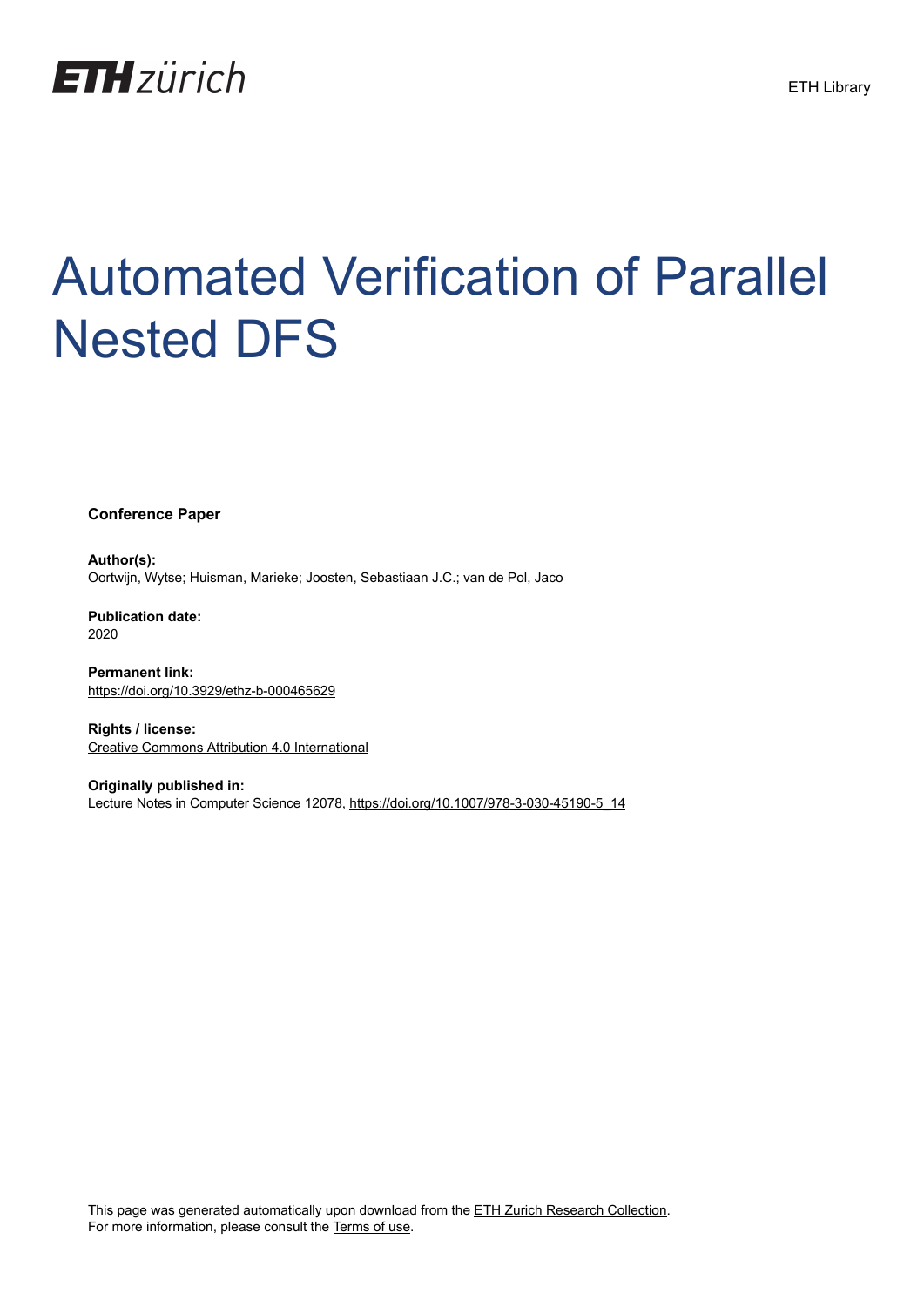

# Automated Verification of Parallel Nested DF[S](http://crossmark.crossref.org/dialog/?doi=10.1007/978-3-030-45190-5_14&domain=pdf)

Wytse Oortwijn<sup>1</sup><sup>\*</sup> $\bullet$ [,](http://orcid.org/0000-0003-4467-072X) Marieke Huisman<sup>2</sup> $\bullet$ , Sebastiaan J. C. Joosten<sup>3\*</sup>**D**[,](http://orcid.org/0000-0002-6590-6220) and Jaco van de Pol<sup>2,4</sup>

<sup>1</sup> Department of Computer Science, ETH Zurich, Zurich, Switzerland wytse.oortwijn@inf.ethz.ch



<sup>2</sup> Formal Methods and Tools, University of Twente, Enschede, The Netherlands m.huisman@utwente.nl <sup>3</sup> Dartmouth College, Hanover NH, USA

sebastiaan.joosten@dartmouth.edu

<sup>4</sup> Department of Computer Science, Aarhus University, Aarhus, Denmark jaco@cs.au.dk

Abstract. Model checking algorithms are typically complex graph algorithms, whose correctness is crucial for the usability of a model checker. However, establishing the correctness of such algorithms can be challenging and is often done manually. Mechanising the verification process is crucially important, because model checking algorithms are often parallelised for efficiency reasons, which makes them even more error-prone.

This paper shows how the VerCors concurrency verifier is used to mechanically verify the parallel nested depth-first search (NDFS) graph algorithm of Laarman et al. [\[25\]](#page-18-0). We also demonstrate how having a mechanised proof supports the easy verification of various optimisations of parallel NDFS. As far as we are aware, this is the first automated deductive verification of a multi-core model checking algorithm.

# 1 Introduction

Model checking is an automated procedure for verifying behavioural properties of reactive systems. To avoid a false sense of safety, it is essential that model checkers are themselves correct. However, model checkers use ever more ingenious algorithms [\[12\]](#page-17-0) and even parallel implementations [\[2\]](#page-17-1) to be able to combat the large state spaces of critical industrial systems, which makes it increasingly difficult to guarantee their correctness.

This paper focusses on the mechanical verification of a multi-core model checking algorithm for detecting accepting cycles in automata, called nested depth-first search (NDFS). This algorithm solves the model checking problem for Linear-time Temporal Logic (LTL), a widely used logic for specifying reactive systems. Multi-core NDFS is developed by Laarman et al. in 2011 [\[25\]](#page-18-0) and is currently deployed in the high-performance model checker LTSmin [\[23\]](#page-18-1).

The mechanical verification of parallel NDFS is carried out in VerCors [\[6\]](#page-17-2), a verifier based on concurrent separation logic that targets real-world concurrent

<sup>?</sup> This research has been performed while working at the University of Twente.

 $\circ$  The Author(s) 2020

A. Biere and D. Parker (Eds.): TACAS 2020, LNCS 12078, pp. 247–265, 2020. [https://doi.org/10.1007/978-3-030-45190-5](https://doi.org/10.1007/978-3-030-45190-5_14) 14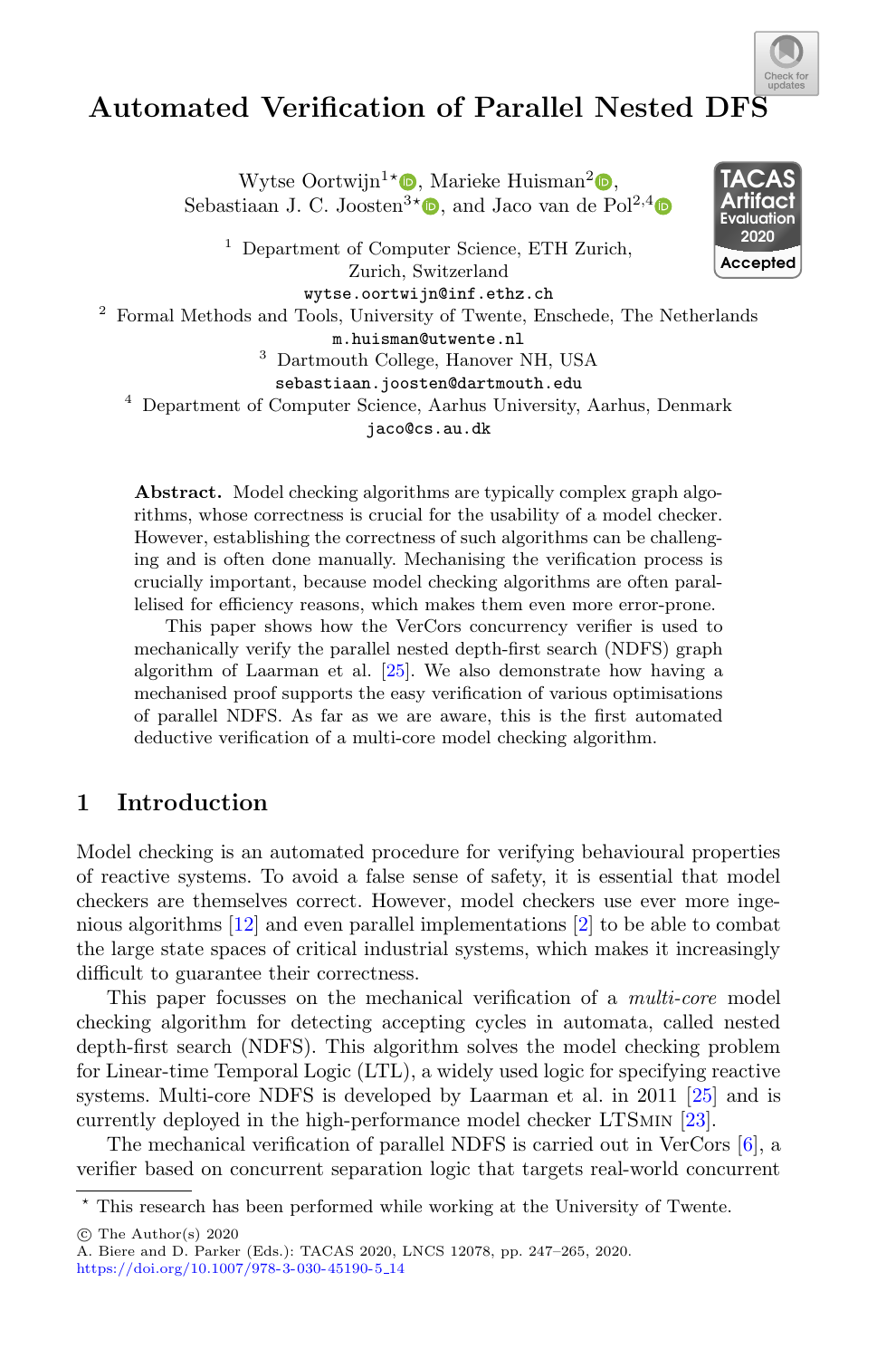and parallel programs. The presented verification is inspired by a previous mechanical verification of sequential NDFS [\[37\]](#page-18-2) that was carried out in Dafny [\[30\]](#page-18-3).

This paper demonstrates the feasibility of mechanical program verification of parallel graph algorithms, like multi-core NDFS. To the best of our knowledge we present the first mechanical verification of a parallel graph algorithm. Our formalisation provides reusable components that can be used to verify variations of parallel NDFS, as well as other algorithms for parallel model checking.

Before listing our contributions (§[1.3\)](#page-3-0) we first provide more background on model checking algorithms  $(\S1.1)$  $(\S1.1)$  and related work on their verification  $(\S1.2)$  $(\S1.2)$ .

#### <span id="page-2-0"></span>1.1 Background on Model Checking

Pnueli introduced the Linear-time Temporal Logic (LTL) [\[36\]](#page-18-4) to specify properties of reactive systems. The model checking problem [\[12\]](#page-17-0) decides whether a transition system satisfies a given LTL property. The automata-based approach [\[45\]](#page-19-0) reduces the model checking problem to the graph-theoretic problem of checking the reachability of accepting cycles. Reachability of accepting cycles in directed graphs can be checked in linear time, with the nested depth-first search (NDFS) algorithm  $[13,19,41]$  $[13,19,41]$  $[13,19,41]$ , which forms the basis of the SPIN model checker  $[17]$ .

Several distributed and parallel model checking algorithms have been proposed, to allocate more memory and processors to the problem [\[2\]](#page-17-1). NDFS is based on depth-first search, which is considered hard (impossible) to parallelise efficiently [\[39\]](#page-19-2). For distributed approaches, the best strategy is to turn to BFS algorithms [\[3\]](#page-17-5), which are straightforward to parallelise but at the cost of increasing the amount of work beyond linear time. For the shared-memory setting, swarm verification was proposed [\[18\]](#page-17-6), where each worker runs its own instance of NDFS. Various DFS-based multi-core algorithms for full LTL model checking have been devised for this strategy [\[14,](#page-17-7)[15,](#page-17-8)[25\]](#page-18-0). This paper considers the version by Laarman et al. [\[25\]](#page-18-0), which is a parallel version of improved sequential NDFS [\[41\]](#page-19-1).

The correctness of parallel NDFS is quite subtle. In particular, parallel DFS does not fully respect a global depth-first ordering, since each worker maintains its own search stack, yet the correctness of NDFS depends on the search order. Also, to realise speedups, the implementation avoids locking shared data structures by using atomics. This raises the question whether the implementation of a parallel model checker, meant to verify the correctness of safety-critical systems, is itself correct. For this reason the original paper [\[25\]](#page-18-0) contains a detailed pen-and-paper correctness proof, which is based on a number of invariants.

## <span id="page-2-1"></span>1.2 Related Work

To raise the level of confidence in model checkers, one approach is to certify each of their individual runs. Obviously, the counterexample returned by a model checker is itself a certificate that can easily be verified independently. However, double-checking the absence of errors is harder. Namjoshi [\[33\]](#page-18-6) proposed to instrument a  $\mu$ -calculus model checker, to generate a deductive proof that can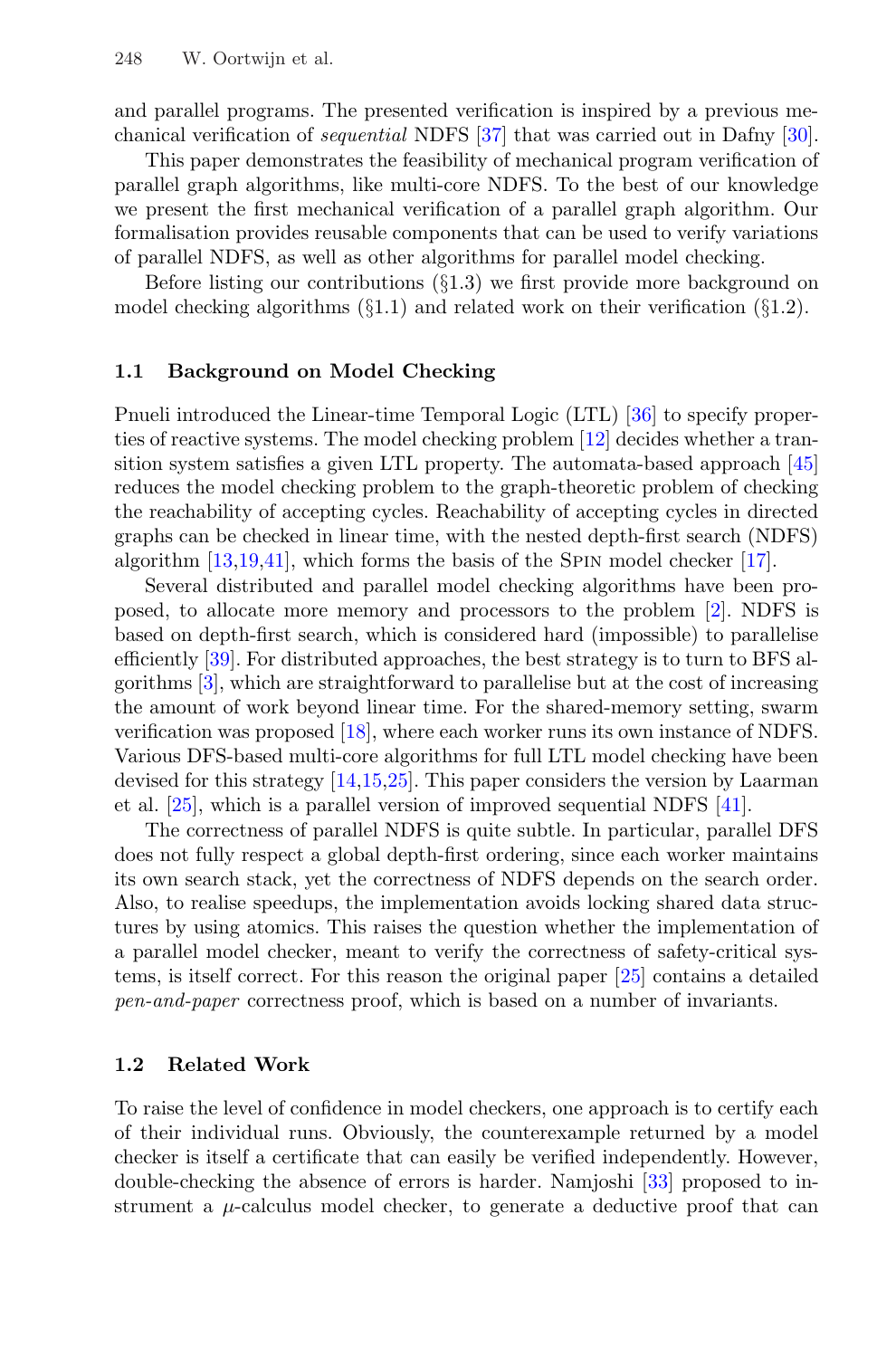be checked independently, also in case the property holds. Recently, an IC3 style symbolic LTL model checker has been extended with deductive proofs as well [\[16\]](#page-17-9). However, these approaches do not prove correctness of the model checking algorithm, but only validate its outcome for each specific use.

Alternatively, one can formalise the model checking algorithm and its correctness proof in an interactive theorem prover. An early example of this approach was the verification of a model checker for the modal  $\mu$ -calculus in Coq [\[43\]](#page-19-3). A framework for verifying sequential depth-first search algorithms was developed in Isabelle [\[27](#page-18-7)[,28\]](#page-18-8), and applied to the verification of NDFS with partial order reduction [\[9\]](#page-17-10) as well as a model checker for timed automata [\[47\]](#page-19-4). The recent formalisations of Tarjan's SCC algorithm [\[10\]](#page-17-11) fit in the same line of research. These approaches require to model and verify the algorithm in an interactive theorem prover, allowing one to use the full power of the theorem prover.

If one wishes to verify the code of the algorithm directly, yet another approach is to model the algorithm and its specification in a (semi-)automated program verifier, where the code is enriched with sufficient annotations to prove its correctness. This approach was followed for several standard sequential graph algorithms in Why3 [\[46\]](#page-19-5) and for sequential NDFS in Dafny [\[37\]](#page-18-2). However, there is hardly any work on automated verification of parallel graph algorithms. Raad et al. [\[38\]](#page-18-9) verified four concurrent graph algorithms in the context of CoLoSL, but the proofs have not been automated. Sergey et al. [\[42\]](#page-19-6) verified a concurrent spanning tree algorithm, but interactively, through an embedding in Coq.

To support the verification of shared-memory parallel software, program verifiers typically use concurrent separation logic. VeriFast [\[20\]](#page-18-10) aims at sequential and multi-threaded C and Java programs. VerCors [\[6\]](#page-17-2) verifies concurrent programs in Java and OpenCL, by applying a correctness-preserving translation into a sequential imperative language, delegating the generation of the verification conditions to Viper [\[32\]](#page-18-11) and their verification ultimately to Z3 [\[31\]](#page-18-12).

#### <span id="page-3-0"></span>1.3 Contributions and Outline

This paper discusses the mechanical verification of the parallel NDFS algorithm of Laarman et al. [\[25\]](#page-18-0) using VerCors. To the best of our knowledge, this is the first mechanical verification of a parallel graph (and model checking) algorithm.

[Section 2](#page-4-0) recalls both sequential and parallel NDFS  $(\S2.1-2.2)$  $(\S2.1-2.2)$ , and gives preliminaries on concurrency verification with VerCors  $(\S2.3)$  $(\S2.3)$ . It also explains that parallel NDFS uses various colour markings on the input graph to administer the status of the nested searches of workers. Some of these colours are local to a single worker, while other colours are globally shared among all workers.

[Section 3.1](#page-7-0) presents our new (informal) correctness proof of parallel NDFS, that is based on a number of global invariants on the possible colour configurations. The main challenge lies in proving completeness, which is particularly difficult since workers can delegate the detection of accepting cycles to other workers. To be able to mechanise our completeness proof, we contribute a new invariant [\(Lemma 4\)](#page-8-0) that guarantees the preservation of so-called special paths. This allows to circumvent using the complicated inductive argument used by [\[25\]](#page-18-0).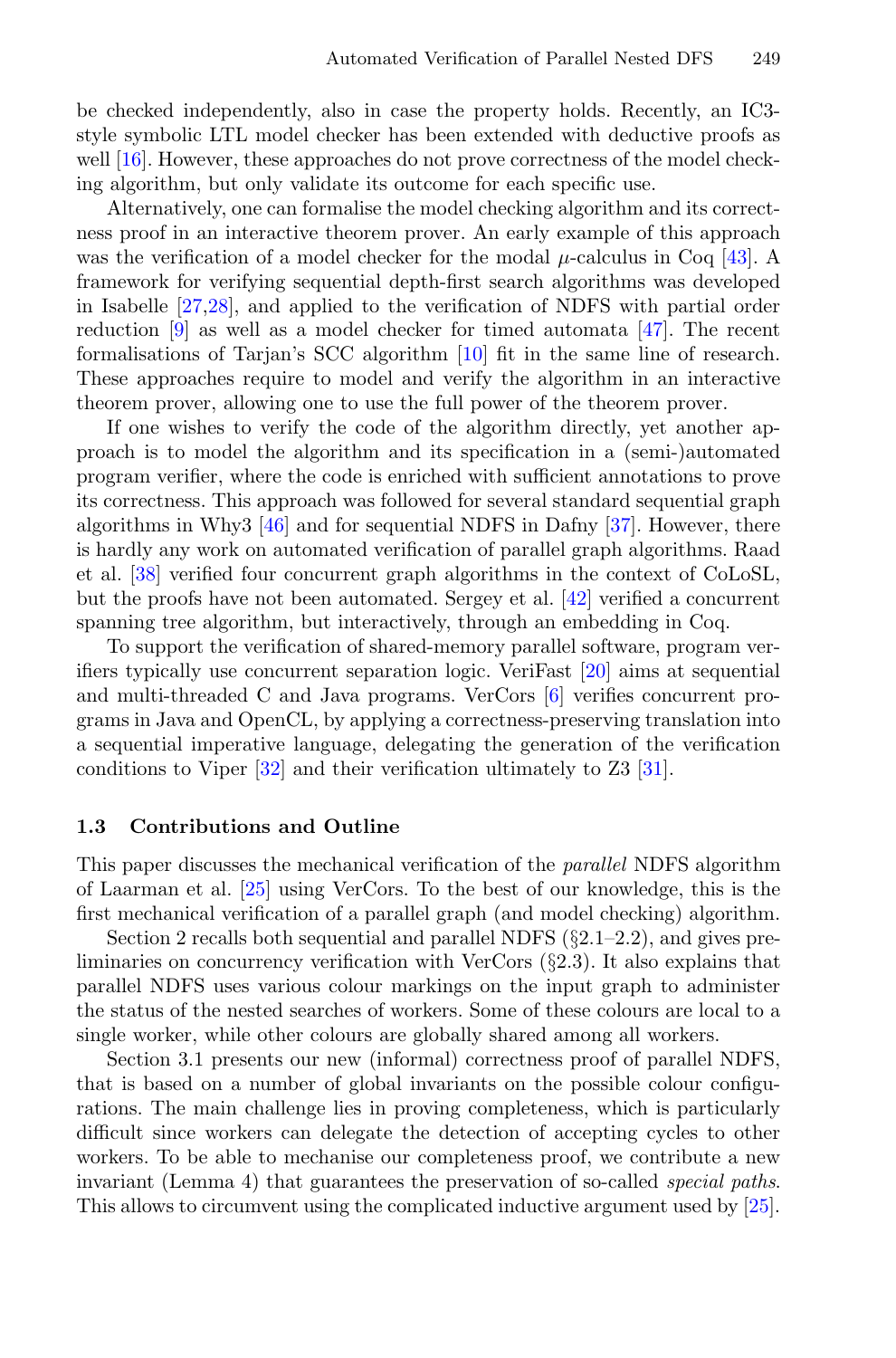Section 3.2 discusses how parallel NDFS is specified in VerCors. In particular, this requires the specification of permissions, to verify data race-free access to shared data structures. Moreover, we encode the colour maps and the transition relation of the input automaton as matrices, which greatly contribute to the feasibility of proof checking. We also explain how atomic updates are specified, which was left implicit in the high-level pseudo code. Similarly, we implement asymmetric termination detection: if one worker finds a counterexample, all workers can terminate immediately; if, on the other hand, all workers have completely finished their exploration, only then may one conclude that the model is correct.

[Section 3.3](#page-11-0) explains the techniques to formalise the full functional correctness proof in VerCors. In particular, this requires the distribution of permissions and invariants over threads and locks, and the introduction of auxiliary ghost state to track the precise progress of the various nested search phases of all workers.

[Section 4](#page-15-0) demonstrates how our verification is reused to verify optimisations to the algorithm. In particular, we check the optimisation "early cycle detection" that, for weak LTL properties, detects all cycles in the outer search instead of the nested inner search. We also propose and verify a repair to the "all-red" extension, by inserting an extra check that was missing in [\[25\]](#page-18-0). This extension improves the speedup of parallel NDFS by sharing more global information.

Finally, [Section 5](#page-16-0) concludes with a perspective on reusing our techniques for verifying other parallel graph algorithms.

# <span id="page-4-0"></span>2 Preliminaries

[Section 2.1](#page-4-1) recalls the standard sequential NDFS algorithm for finding reachable accepting cycles in automata. We verified a parallel version of NDFS, which is introduced in [Section 2.2.](#page-5-0) The verification has been performed with VerCors; [Section 2.3](#page-6-0) gives prerequisites on concurrency verification and separation logic.

Before discussing the NDFS algorithms, let us first recall the basic definitions of automata and accepting cycles. An *automaton G* is a quadruple  $(S, s_I, \text{succ}, A)$ consisting of a finite set S of states, an *initial state*  $s_I \in S$ , a next-state relation succ :  $S \to 2^S$  and a set  $A \subseteq S$  of accepting states. A path in G is a sequence  $P = s_0, \ldots, s_{n+1}$  of S-states so that  $s_{i+1} \in \text{succ}(s_i)$  for every  $0 \le i \le n$ . The notation  $|P| \triangleq n + 2$  denotes the length of P,  $P[i] \triangleq s_i$  the *i*th state on P, and  $P[i..]$  the subpath  $s_i, \ldots, s_{n+1}$ . Any state s is defined to be reachable (in G) if there exists an  $(s_I, s)$ -path. Any path P is a cycle whenever  $P[0] = P[|P| - 1]$ and  $1 < |P|$ . Finally, any cycle P is accepting if  $P[i] \in \mathcal{A}$  for some  $0 \leq i < |P|$ .

#### <span id="page-4-1"></span>2.1 Nested Depth-First Search

[Figure 1](#page-5-1) presents a standard, sequential implementation of NDFS, consisting of two nested DFS searches: dfsblue and dfsred. The blue search processes successors recursively in DFS order, marking them blue when done on [line 8.](#page-5-2) The colour cyan indicates a partially explored state, i.e., not all of its successors have been visited yet by the blue search. Just before backtracking from an accepting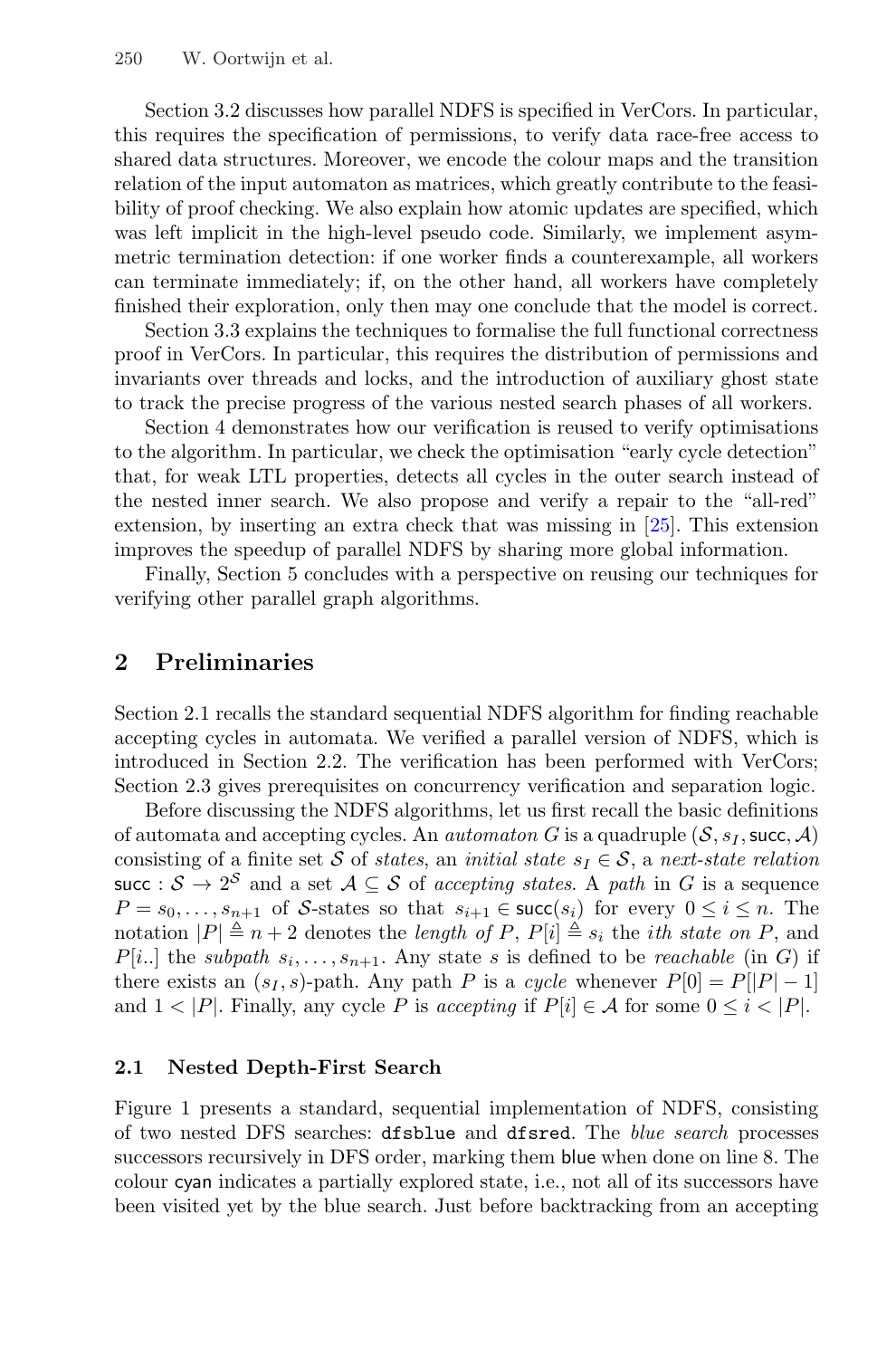<span id="page-5-1"></span>

|                | 1 void dfsblue $(s)$                     |    | 9 void dfsred $(s)$               |
|----------------|------------------------------------------|----|-----------------------------------|
| $\mathbf{2}$   | $s. color1 := \text{cyan};$              | 10 | $ $ s.color2 := pink;             |
| $\mathbf{3}$   | for $t \in \text{succ}(s)$ do            | 11 | for $t \in \text{succ}(s)$ do     |
|                | 4     if $t \text{.color1} =$ white then | 12 | if $t.color1 = cyan$ then         |
| $5-1$          | $\vert$ dfsblue(t);                      | 13 | report cycle; exit;               |
| 6              | if $s \in A$ then                        | 14 | if $t.\text{color2} =$ white then |
| $\overline{7}$ | $\vert$ dfsred(s);                       | 15 | $\vert$ dfsred $(t)$ ;            |
| 8              | $ s{\it color1} := \text{blue};$         | 16 | $s.\mathit{color2} := red;$       |

<span id="page-5-4"></span><span id="page-5-3"></span><span id="page-5-2"></span>Fig. 1: A standard sequential implementation of nested DFS.

state, dfsblue calls the red search on [line 7,](#page-5-3) to report any accepting cycle. This colours a state red after processing its successors recursively on [line 16.](#page-5-4) The pink colour denotes states that are only partially explored by  $d \texttt{fsred}^5$  $d \texttt{fsred}^5$ .

It is straightforward to see that NDFS is sound, meaning that it only reports true accepting cycles. To see that NDFS is also complete, i.e., finds an accepting cycle if one exists, observe that dfsred will indeed be started from every accepting state. This in itself is not enough: the red search ignores states marked red in a previous call. It is essential that dfsred explores accepting states in the right order. The crucial insight is that dfsred only visits cyan and blue states and that accepting states coloured blue cannot be part of any accepting cycle.

The correctness of NDFS has been verified with Dafny [\[37\]](#page-18-2). We ported this correctness proof to VerCors as the basis for the verification of parallel NDFS.

### <span id="page-5-0"></span>2.2 Parallel Nested Depth-First Search

A naive strategy for parallelising NDFS is swarming [\[18\]](#page-17-6): running several instances of NDFS in parallel, each working on a private set of colours. Swarmed NDFS tends to find accepting cycles faster, since its workers are expected to explore different parts of the input graph. The correctness of swarmed NDFS with respect to sequential NDFS is almost immediate, except for termination handling: workers only share information about the exit condition. We also verified swarmed NDFS in VerCors, as a stepping stone for verifying parallel NDFS.

Laarman et al. improve on the swarming algorithm by sharing information of the red search in the backtrack phase. [Figure 2](#page-6-1) presents the improved algorithm. Here every line of code is supposed to be executed atomically. The entry point is  $\text{pndfs}(s_I, n)$ , which spawns n parallel instances of  $\text{dfsblue}(s_I, tid)$  in the fashion of swarming. However, the red colourings are shared now, by which workers can guarantee that certain states are, or will be, sufficiently explored. So the red states can now be skipped in both the red search [\(line 19\)](#page-6-2) and the blue search [\(line 4\)](#page-6-3). PNDFS thus improves performance, since workers prune each other's search space. At the same time this significantly complicates the correctness argument, since workers may now prevent each other from finding accepting

<span id="page-5-5"></span><sup>&</sup>lt;sup>5</sup> In the sequential algorithm, pink and red do not need to be distinguished, but having the distinction here makes the parallel version easier to explain.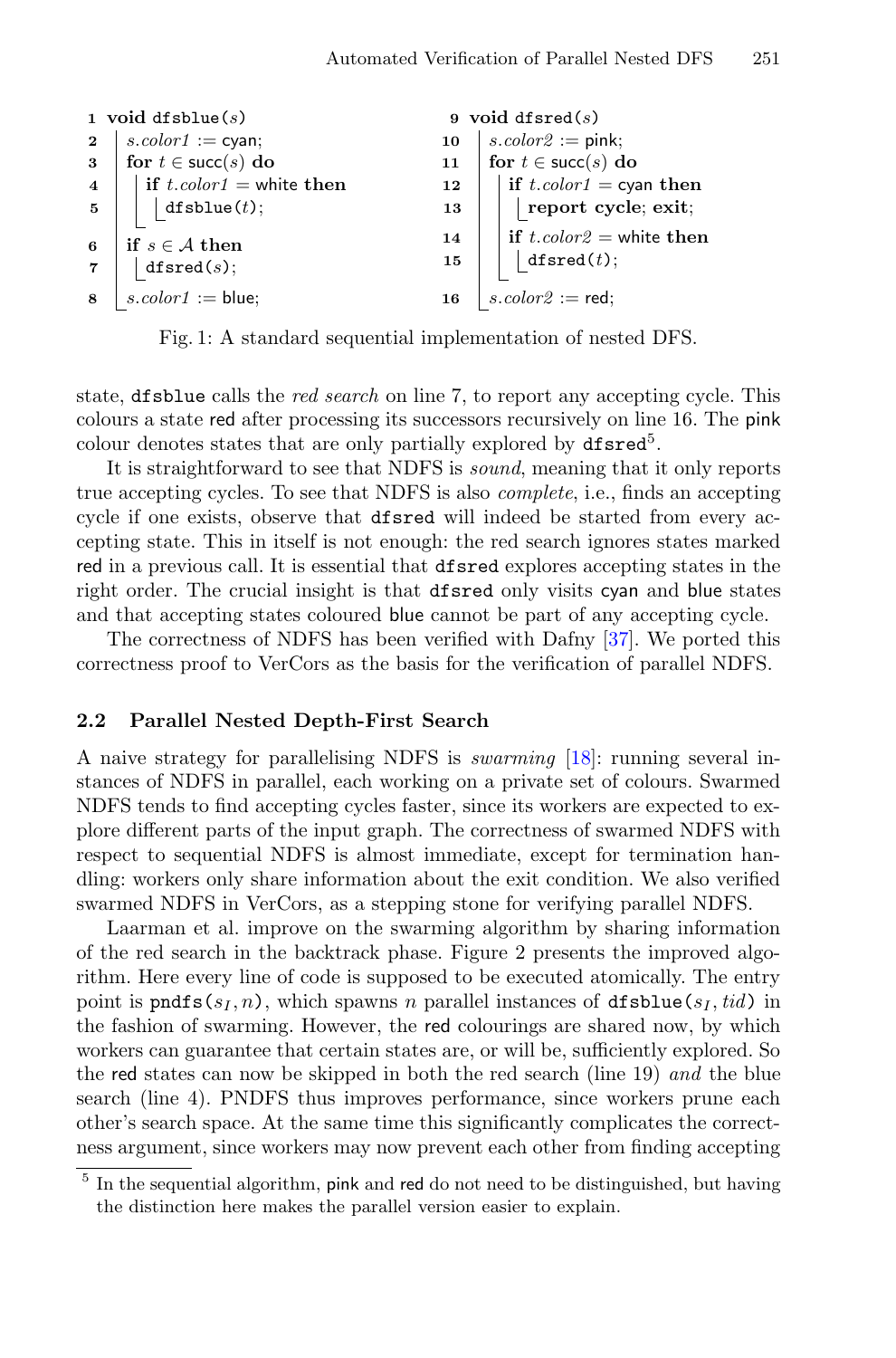```
1 void dfsblue(s, tid)2 |s{\it color}|tid| := \text{cyan};3 for t \in \text{succ}(s) do
 4 | if t.color [tid] = white \wedge \neg t.red then
 \mathbf{5} | | dfsblue(t, tid);
 6 if s.acc \wedge \neg s. \text{red} then
 \tau | s.count := s.count + 1;8 \mid dfsred(s, tid);9 |s{\it color}[tid] := \text{blue};10 void pndfs(s, nthreads)11 | par tid = 0 to nthreads do
12 dfsblue(s, tid);
13 report no cycle;
                                                   14 void dfsred(s, tid)15 | s. pink [tid] := true;
                                                   16 for t \in \text{succ}(s) do
                                                   17 | if t.\text{color}[tid] = \text{cyan} then
                                                   18 | | report cycle; exit all;
                                                   19 | if \neg t.\text{pink}[tid] \wedge \neg t.\text{red} then
                                                   20 dfsred(t, tid);
                                                   21 | if s.acc then
                                                   22 \mid s.count := s.count - 1;23 | await s.count = 0;
                                                   24 | s.pink[tid] := false, s.red := true;
```
<span id="page-6-7"></span><span id="page-6-5"></span><span id="page-6-4"></span>Fig. 2: An implementation of parallel NDFS, where the red colours are shared.

cycles. Moreover, if multiple workers initiated dfsred from the same accepting state s, they must now finish their red search simultaneously for the algorithm to be correct. The await synchroniser on [line 23](#page-6-4) ensures this, by blocking thread execution until s.count—the number of workers in  ${\rm d} \mathsf{fsred}(s, \cdot)$ —reaches 0.

The original correctness argument of Laarman et al. relies on a complicated inductive invariant stating that not all accepting cycles can be missed due to pruning. However, this invariant is unsuitable for use in a (semi-)automated verifier. [Section 3](#page-7-1) discusses the verification of pndfs and provides a new invariant on the red colours that allows its correctness to be proven mechanically. It also discusses how our verification handles concurrency and thread synchronisation.

# <span id="page-6-0"></span>2.3 Concurrency Verification with VerCors

Before discussing the actual verification, let us first briefly introduce VerCors, an automated program verifier for parallel programs. VerCors uses concurrent separation logic with permissions as its logical foundation. Its annotation language contains fractional permission predicates of the form  $\text{Perm}(s, \pi)$ , in the style of Boyland [\[7\]](#page-17-12), that capture the notion of ownership enforced by separation logic, where s is a shared memory location (e.g., a class field) and  $\pi \in (0,1]_0$  a fractional value. The fractional permissions denote access rights: if  $\pi = 1$  it denotes write access to s, whereas  $\pi < 1$  denotes a read access to s. Sometimes Perm(s) is written as shorthand for  $\exists \pi : \text{Perm}(s, \pi)$ , to indicate some ownership of s. Soundness of the underlying logic ensures that the total sum of permissions for any shared memory location does not exceed 1, which implies data race freedom.

In addition to ownership predicates, the annotation language supports the ∗∗ connective, which is the separating conjunction of separation logic. The assertion  $P * Q$  expresses that the ownerships captured by P and Q are disjoint, e.g., it is disallowed that both express write access to the same shared location. Ownership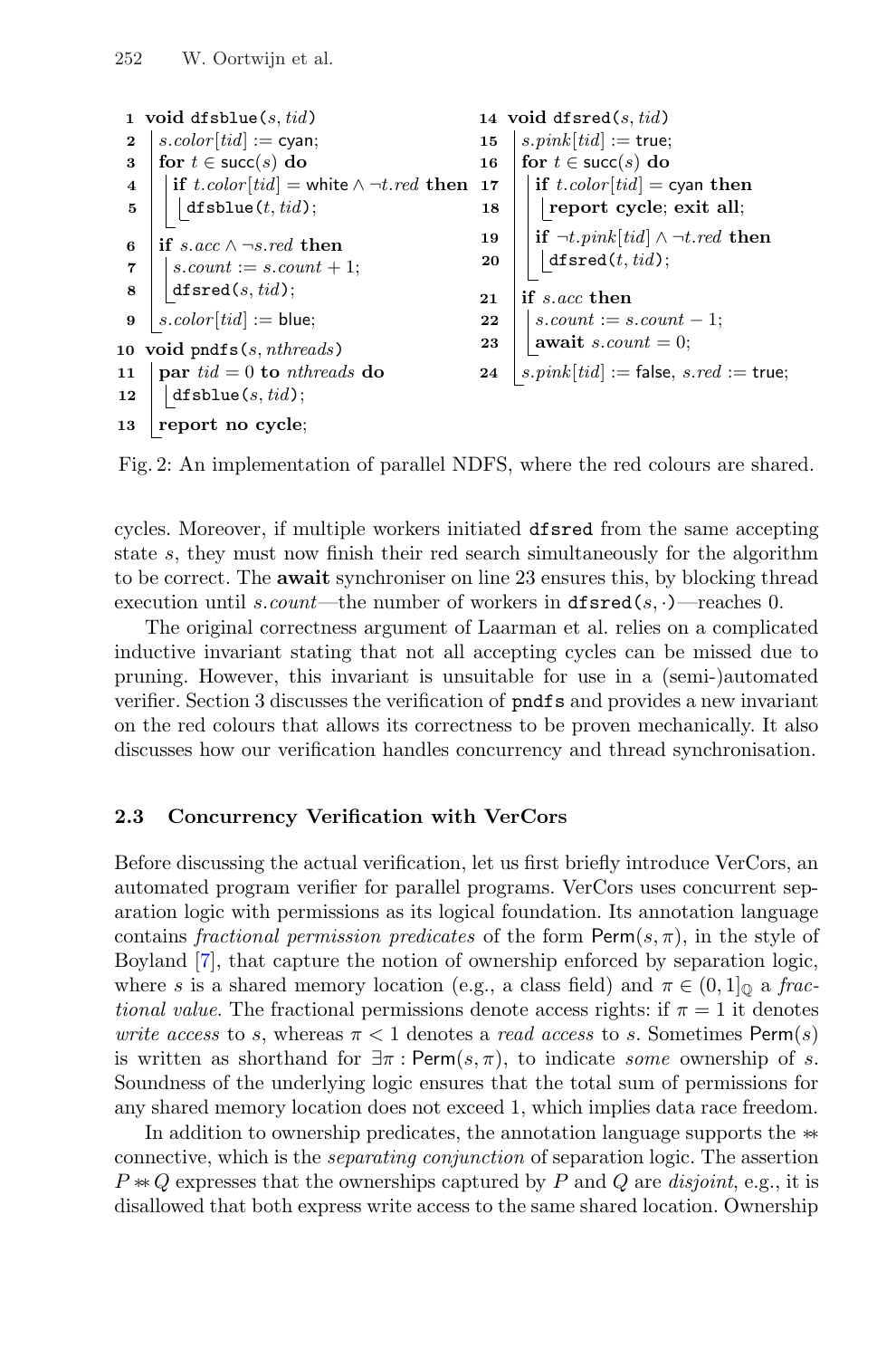predicates can be split into disjoint parts and be combined as follows:

$$
\mathsf{Perm}(s, \pi_1 + \pi_2) \iff \mathsf{Perm}(s, \pi_1) \ast \mathsf{Perm}(s, \pi_2)
$$

A standard pattern in concurrency verification is to split and distribute the ownership of all shared memory over threads and locks. Clarifying the latter; in case multiple threads need to write to a common footprint of shared memory, the ownerships to this footprint are typically protected by a resource invariant. Threads can then only use the resources protected by this invariant when they execute atomic instructions (i.e., when no other threads can interfere). For more details we refer to the standard papers on concurrent separation logic [\[34,](#page-18-13)[8,](#page-17-13)[44\]](#page-19-7).

# <span id="page-7-1"></span>3 Automated Verification of Parallel NDFS

This section elaborates on the verification of pndfs with VerCors [\[35\]](#page-18-14). [Section 3.1](#page-7-0) presents and discusses our new correctness argument for pndfs, which includes the new invariant on the red colours and a proof of its correctness. Sections [3.2](#page-9-0) and [3.3](#page-11-0) discuss the mechanisation of this proof in VerCors.

#### <span id="page-7-0"></span>3.1 Correctness of pndfs

The soundness proof of pndfs is not very different from the soundness argument of sequential NDFS: every time report cycle is executed, a witness cycle can be found. The main challenge lies in proving completeness, i.e., proving that if there exists any accepting cycle, pndfs will report it. This is difficult since workers can obstruct each other's red searches and thereby prevent the detection of accepting cycles. This section proposes a new key invariant and completeness proof that is suitable for deductive verification.

We start by introducing a number of low-level invariants on the local configurations of colours that can arise during a run of **pndfs**. Let  $Cyan_{tid}$  be the set of cyan-coloured states  $\{s \in \mathcal{S} \mid s{\text{-}color}[tid] = \text{cyan}\}$  private to worker tid, and likewise for  $White_{tid}$ ,  $Blue_{tid}$  and  $Pink_{tid}$ . Moreover, let Red be the set of globally red states, and  $succ(X) \triangleq \bigcup_{s \in X} succ(s)$  the *successor set* of a given set  $X \subseteq S$ .

<span id="page-7-5"></span>Lemma 1. pndfs maintains the following global invariants during execution:

- <span id="page-7-2"></span>1.1.  $\forall tid : succ(Blue_{tid} \cup Pink_{tid}) \subseteq Blue_{tid} \cup Cyan_{tid} \cup Red$
- <span id="page-7-6"></span>1.2. succ(Red)  $\subseteq$  Red  $\cup \bigcup_{tid} (Pink_{tid} \setminus Cyan_{tid})$
- <span id="page-7-7"></span>1.3.  $\forall tid : A \cap Blue_{tid} \subseteq Red$
- <span id="page-7-8"></span>1.4.  $\forall tid : A \cap Pink_{tid} ⊆ Cyan_{tid}$
- <span id="page-7-3"></span>1.5.  $\forall tid : Pink_{tid} ⊆ Blue_{tid} ∪ Cyan_{tid}$
- <span id="page-7-4"></span>1.6.  $\forall tid : |A \cap Pink_{tid}| \leq 1$

Proof. The proof basically checks their preservation by each line of the program.

Invariants [1.1](#page-7-2)–[1.5](#page-7-3) are reused from [\[25\]](#page-18-0), whereas [1.6](#page-7-4) is new and needed for the new completeness proof. Proving completeness amounts to proving that not all reachable accepting cycles can be missed due to search space pruning. To help proving this, we identify a new class of paths, which we call tid-special paths.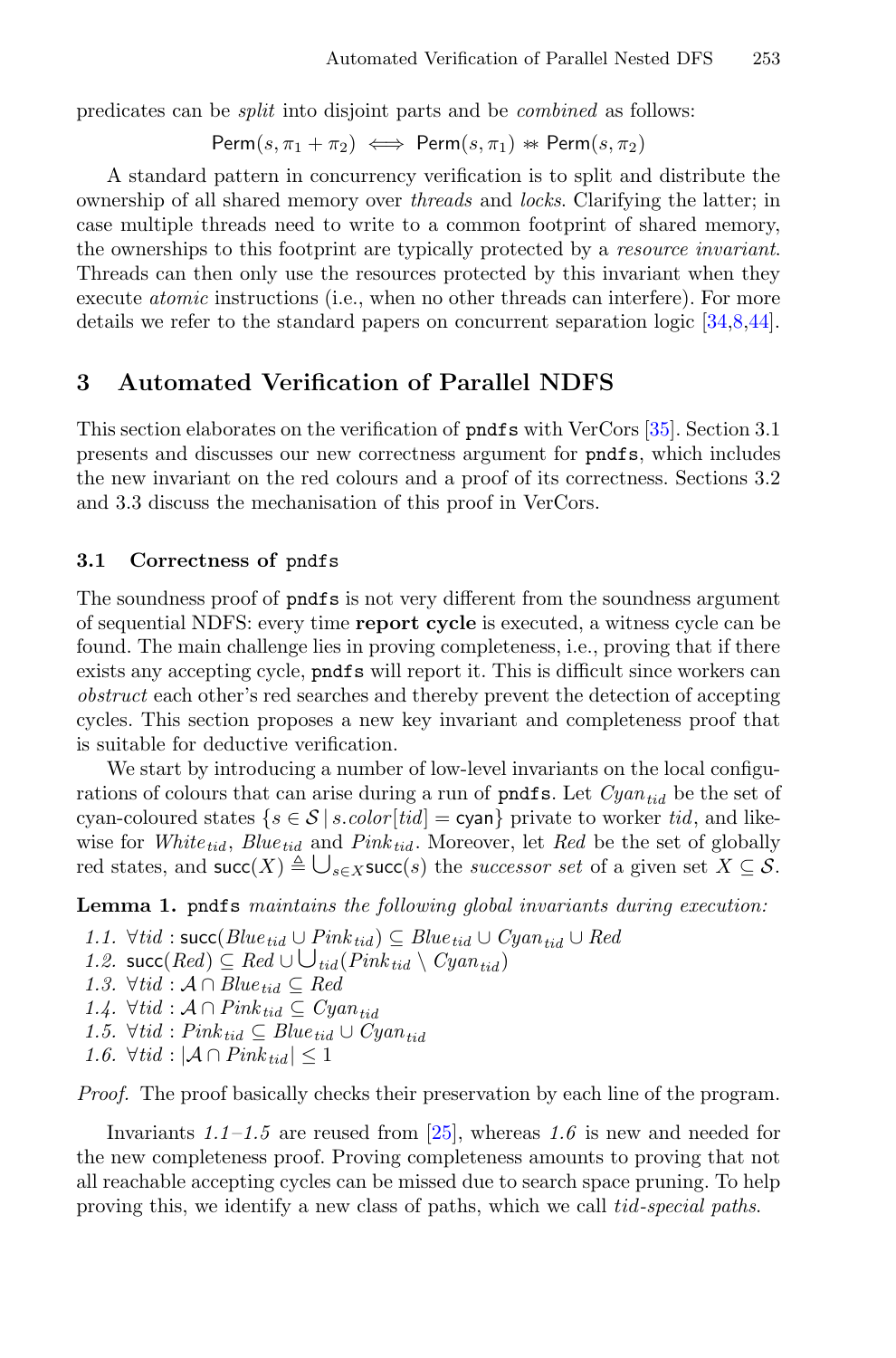**Definition 1** (Special path). Any path  $P = s_0, \ldots, s_{n+1}$  is defined to be tidspecial if  $s_0 \in \text{Pink}_{tid}, s_{n+1} \in \text{Cyan}_{tid},$  and none of the states on P are red, i.e.,  $s_k \notin Red$  for every k such that  $0 \leq k \leq n+1$ .

Any path  $P$  is special if  $P$  is tid-special for some worker tid. Intuitively, the existence of a tid-special path during execution of **pndfs** means that  $(i)$  worker tid is doing a red search, since it has pink states, and  $(ii)$  this worker will eventually find an accepting cycle, unless other workers obstruct this path. Thus the above definition allows to formally define obstruction: a worker tid is obstructed (will miss an accepting cycle) if any state on a tid-special path is coloured red.

Our main strategy for proving completeness involves showing that every time a worker gets obstructed, a new special path can be found. A direct consequence of this is that not all accepting cycles can be missed: upon termination of pndfs, there are no more cyan or pink states. To help prove this, we use the following property (taken from [\[25\]](#page-18-0), but rephrased to handle our special paths), that allows to find special paths by using the colouring invariants.

<span id="page-8-1"></span>**Lemma 2.** If invariants [1.1](#page-7-2)[–1.6](#page-7-4) are satisfied, then every path  $P = s_0, \ldots, s_{n+1}$ with  $s_0 \in Red$  and  $s_{n+1} \in A \setminus Red$  contains a special subpath.

Proof. The original handwritten proof from [\[25\]](#page-18-0) shows that this lemma follows from invariants  $1.1-1.6$  $1.1-1.6$  $1.1-1.6$ , by induction on P.

The original completeness proof of [\[25\]](#page-18-0) performs induction on the number of obstructed accepting cycles, to show the absence of such cycles upon termination as a result of [Lemma 2.](#page-8-1) However, such an argument is out of reach for Hoare-style reasoning, since it is not an inductive invariant. We propose a new invariant that is inductive, which builds on the insight that, under certain colouring conditions, new special paths can always be found when workers get obstructed, as is shown by [Lemma 3.](#page-8-2) In particular, pndfs guarantees that if there exists a special path before executing [line 24,](#page-6-5) then there also exists a special path after its execution.

<span id="page-8-2"></span>**Lemma 3.** For any non-red state  $r \in S \setminus \text{Red that is on a tid special path, if:}$ 

- <span id="page-8-4"></span>i.  $r \in A \implies \text{succ}(r) \subseteq Red$ , and
- <span id="page-8-3"></span>ii.  $r \in \mathcal{A} \cap Pink_{tid} \implies Pink_{tid} = \{r\},\$

then there still exists a special path after adding r to Red .

*Proof.* Let  $P = s_0 \dots s_{n+1}$  be a *tid*-special path and assume that r is on P, so that  $r = s_\ell$  for some  $\ell$  such that  $0 \leq \ell \leq n + 1$ . Since Pink<sub>tid</sub>  $\neq \emptyset$ , worker tid is performing df stred that was started from some accepting state  $a \in A \cap Pink_{tid}$ . Then  $a \neq r$ , as otherwise  $s_0 = a$  due to [ii.](#page-8-3), which by [i.](#page-8-4) would contradict that P is special. Moreover, since  $s_{n+1} \in Cyan_{tid}$  there exists a  $(s_{n+1}, a)$ -path Q (this is a standard property of dfsblue; the path Q must be on the recursive call stack). Then [Lemma 2](#page-8-1) applies on the path  $s_{\ell}, \ldots, s_{n+1}, Q[1, .]$  and gives a new special path when considering  $Red \cup \{r\}$  as the new set of red states.  $\Box$ 

<span id="page-8-0"></span>[Lemma 3](#page-8-2) implies that every time an accepting cycle is missed due to pruning, there is always another accepting cycle that will eventually be reported. This is enough to establish completeness of pndfs, via the following key invariant.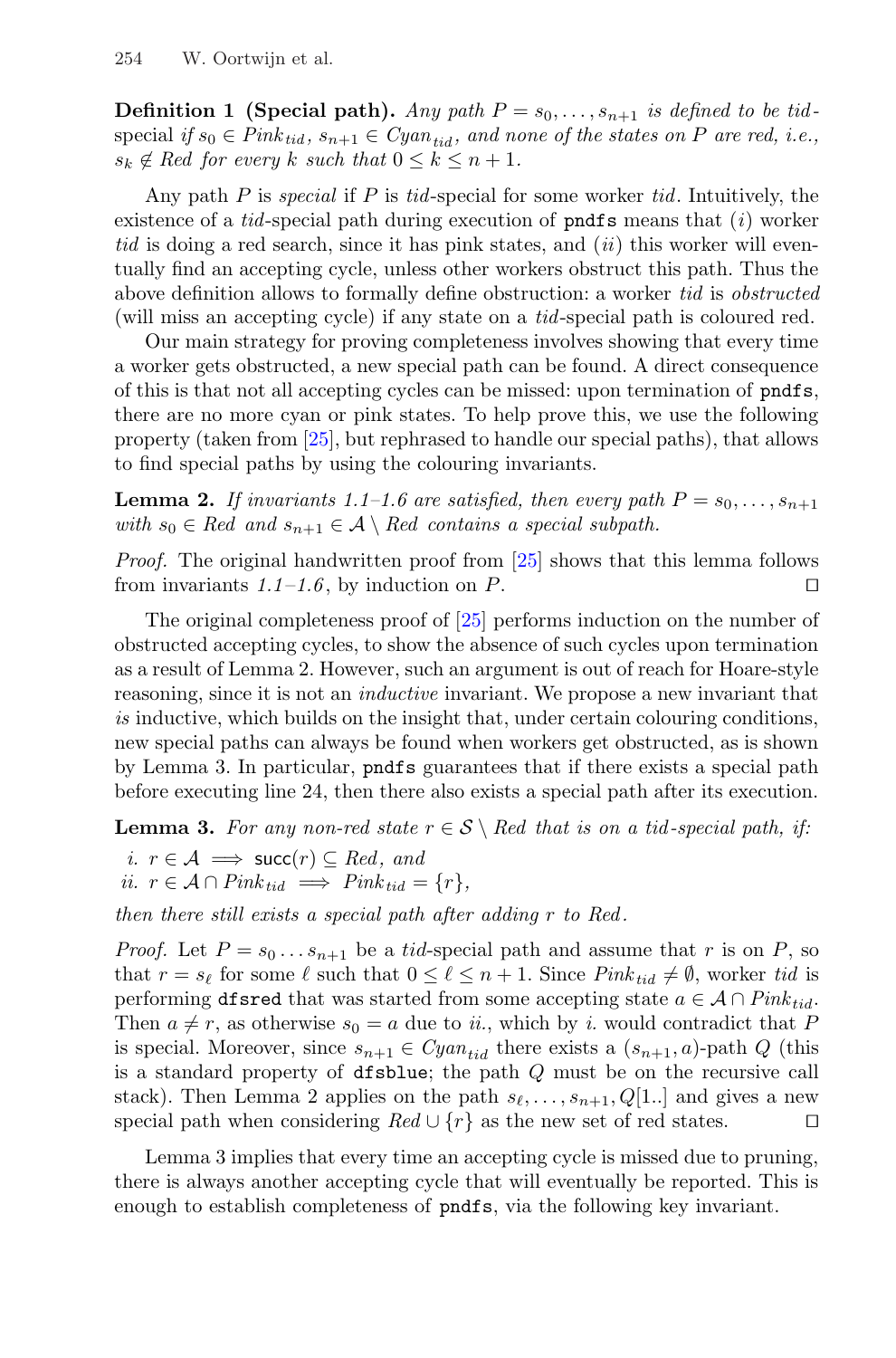#### Lemma 4. The pndfs algorithm maintains the global invariant that either:

<span id="page-9-3"></span><span id="page-9-1"></span>4.1. All reachable accepting cycles contain an accepting state that is not red; or 4.2. There exists a special path.

Proof. The interesting case is showing that this invariant remains preserved after making a non-red state  $s \in *Pinkt_{tid}* \setminus Red$  red (on [line 24](#page-6-5) of [Fig. 2\)](#page-6-1), by some worker tid that is doing a red search from some accepting state  $a \in \mathcal{A} \cap Pink_{tid}$ .

- Suppose  $s \notin A$ . If s is on a special path, then [Invariant](#page-9-1) 4.2 is reestablished due to [Lemma 3,](#page-8-2) and otherwise the key invariant remains preserved.
- Suppose  $s \in \mathcal{A}$ . Then  $s = a$  by [Invariant](#page-7-4) 1.6. Since worker tid is about to finish its red exploration, we have that (†)  $Pink_{tid} = \{s\}$  (i.e., all other pink states have been fully explored) and consequently that ( $\ddagger$ ) succ(s)  $\subseteq$  Red. Furthermore, due to the **await** s instruction on [line 23](#page-6-4) we have that  $(\dagger)$  and  $(1)$  $(1)$  hold for all workers that are doing a red exploration that involves s. If s is on a special path, then [Invariant](#page-9-1)  $4.2$  is reestablished due to [Lemma 3.](#page-8-2) So now suppose that  $s$  is on an accepting cycle  $P$ . Without loss of generality, assume that  $P[0] = s$ . Then [\(](#page-9-1) $\ddagger$ ) implies that  $1 < |P|$  and that  $P[1] \in Red$ . Thus [Lemma 3](#page-8-2) applies on the path  $P[1]$ . to establish [Invariant](#page-9-1)  $\mu \ell$ .

The next theorem shows how [Lemma 4](#page-8-0) allows deriving completeness of parallel NDFS. In particular, it shows that no accepting cycles can exist when all threads have terminated, in which case all the theorem's premises are fulfilled.

<span id="page-9-2"></span>**Theorem 1.** If for every worker tid it holds that  $Pink_{tid} = \emptyset$ ,  $Cyan_{tid} = \emptyset$  and  $s_I \in Blue_{tid}$ , then there does not exist a reachable accepting cycle.

Proof. Towards a contradiction, suppose that there exists an accepting cycle P that is reachable via an  $(s_I, P[0])$ -path Q. Due to the theorem's premises no special paths can exist, and therefore by [Lemma 4](#page-8-0) there is an accepting state on P that is not red. Without loss of generality, assume that (†)  $P[0] \in \mathcal{A} \setminus \text{Red}$ . Since  $Q[0] \in Blue_0$  (since there is at least one worker), by induction on Q to-gether with [Lemma 1](#page-7-5) we have that  $P[0] \in Red$ , which contradicts (†[\).](#page-9-2)

All the above invariants and proof steps have been encoded in VerCors, which was highly non-trivial. While mechanising the proofs, many implicit proof steps had to be made explicit. [Section 3.3](#page-11-0) further details the proof mechanisation.

#### <span id="page-9-0"></span>3.2 Encoding of pndfs in VerCors

Graph structures are notoriously difficult to handle in separation logics, as they usually rely on pointer aliasing, which complicates ownership handling and prevents easy use of the frame rule [\[38\]](#page-18-9). However, since automata have a fixed and finite set of states, we can overcome this limitation by representing the input automata as an  $|\mathcal{S}| \times |\mathcal{S}|$  adjacency matrix. This does not impose serious restrictions: other automata encodings can be transformed at the specification level to an adjacency matrix, e.g., via model fields in the style of JML [\[11,](#page-17-14)[29\]](#page-18-15). The suitability of adjacency matrices for deductive verification is confirmed by [\[24\]](#page-18-16).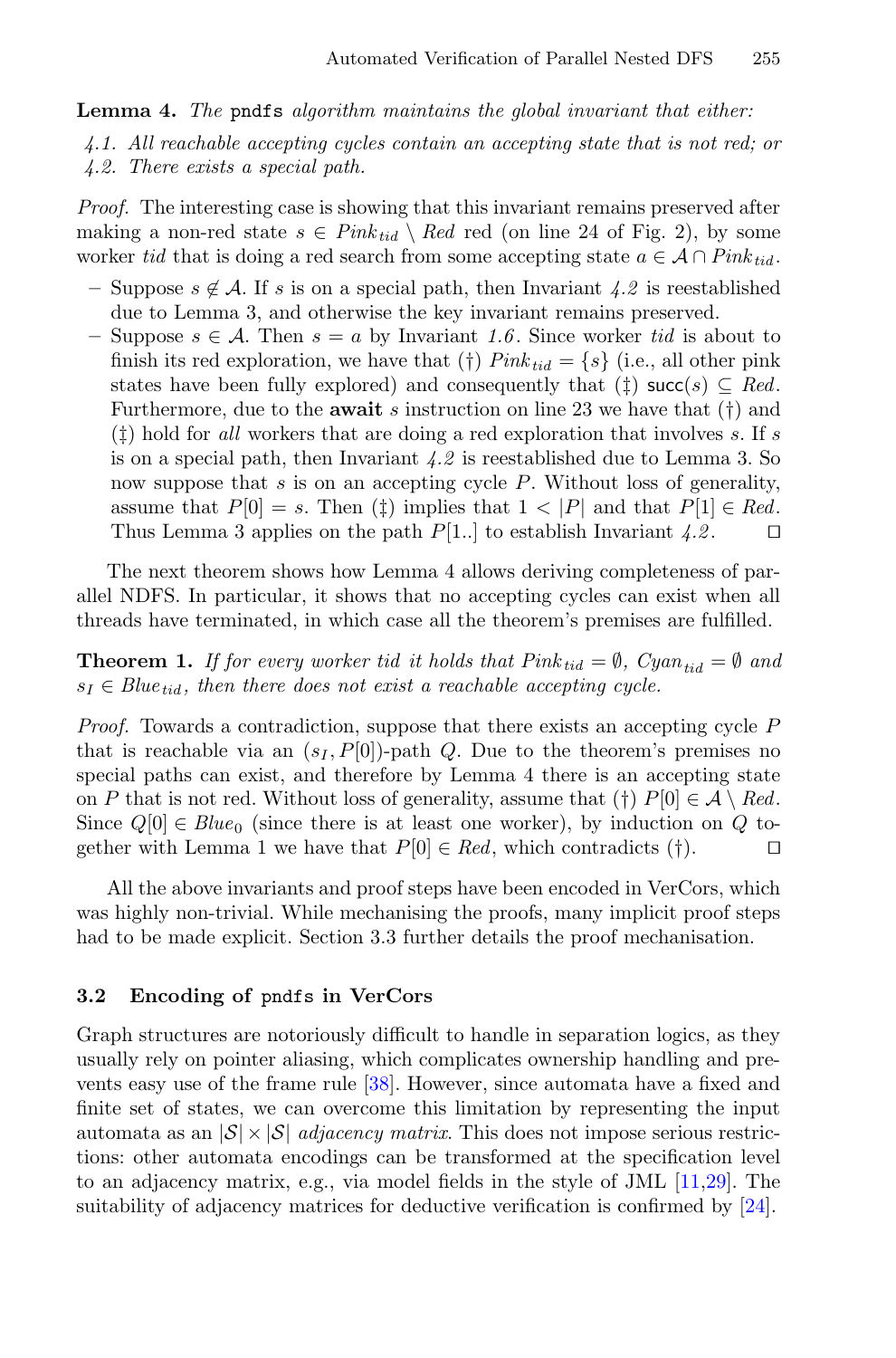<span id="page-10-8"></span><span id="page-10-7"></span><span id="page-10-6"></span><span id="page-10-5"></span><span id="page-10-1"></span><span id="page-10-0"></span>1 enum Color {white, cyan, blue}; **2 int** N; // the number of automata states (equal to  $|\mathcal{S}|$ ) **3 int** *nthreads*; // the total number of participating workers **4 bool**[N][N] G; // adjacency matrix representation of the input automaton **5 bool**[N]  $acc$ ; // the encoding of the set of accepting states 6 Color $[nthreads][N]$  color; // the colour sets for dfsblue (one for each thread) **7 bool**[*nthreads*][*N*] *pink*; // the pink colour sets for df sred (one per thread) **8 bool**[N] red; // the global set of red colourings **9 bool abort;**  $//$  global termination flag 10 11 resource resource invariant  $\triangleq \cdots$ ; // full definition is deferred to [Fig. 4.](#page-12-0) 12 13 bool Path(int s, int t, seq(int)  $P \triangleq$  // the encoding of  $(s, t)$ -paths in G 14  $0 \le s, t \le N \wedge 0 < |P| \wedge P[0] = s \wedge P[|P| - 1] = t \wedge$ 15  $(\forall i : 0 \le i < |P| \Rightarrow 0 \le P[i] < N) \wedge (\forall i : 0 \le i < |P| - 1 \Rightarrow G[P[i]][P[i+1]]);$ 16 bool Path(seq $\langle \text{int} \rangle P$ )  $\triangleq 0$  <  $|P| \wedge \text{Path}(P[0], P[|P| - 1], P);$ 17 bool ExPath(int s, int t, int n)  $\triangleq \exists P : n \leq |P| \land \mathsf{Path}(s, t, P);$ 18 bool SpecialPath(seq(int) P, int tid)  $\triangleq$  // the encoding of tid-special paths 19  $pink[tid][P[0]] \wedge color[tid][P[|P| - 1]] = \text{cyan} \wedge \forall i : 0 \leq i < |P| \Rightarrow \neg red[P[i]];$ 20 bool ExSpecialPath(int tid)  $\triangleq \exists P : 1 < |P| \land$  Path(P)  $\land$  SpecialPath(P, tid); 21 22 /∗ An excerpt of the top-level contract (further discussed in [Section 3.3\)](#page-11-0). ∗/ 23 ensures \result  $\Rightarrow (\exists a : 0 \le a < N \land acc[a] \land \text{ExPath}(s_I, a, 1) \land \text{ExPath}(a, a, 2));$ 24 ensures  $(\exists a : 0 \le a < N \land acc[a] \land \text{ExPath}(s_I, a, 1) \land \text{ExPath}(a, a, 2)) \Rightarrow \text{result};$ 25 bool pndfs(int  $s_I$ );

<span id="page-10-9"></span><span id="page-10-4"></span><span id="page-10-3"></span><span id="page-10-2"></span>Fig. 3: The automata representation and an excerpt of pndfs's top-level contract.

[Figure 3](#page-10-0) shows the encoding of the input automaton G in VerCors. The thread-local colour sets are represented as matrices of dimension nthreads  $\times |\mathcal{S}|$ , so that each thread tid uses  $color[tid][\cdot]$  and  $pink[tid][\cdot]$  to administrate their (local) status of exploration. The sets of red and accepting states are shared between threads and thus encoded as  $|\mathcal{S}|$ -sized Boolean arrays. The succ function can now be defined such that  $t \in \text{succ}(s)$  whenever  $G[s][t]$  is true for every  $0 \leq s, t \leq N$ .

This encoding of automata, together with an encoding of the definition of paths (on lines [13–](#page-10-1)[17\)](#page-10-2) is sufficient to express the main correctness property that is proven by VerCors. More specifically, [line 23](#page-10-3) expresses soundness: a positive return value indicates the existence of an accepting cycle. [Line 24](#page-10-4) expresses completeness: if there exists an accepting cycle, then pndfs returns positively.

Atomic operations. The handwritten correctness argument of [\[25\]](#page-18-0) for [Figure 2](#page-6-1) assumes that all program lines are executed atomically. This is reflected in the VerCors encoding: all updates to shared memory are made within atomic operations, which specification-wise all give access to the same shared resources. For example, the assignment s.pink[tid]  $:= true$  on [line 15](#page-6-6) [\(Fig. 2\)](#page-6-1) is implemented as the atomic operation "atomic {  $\text{pink}[tid][s] := \text{true}$  }". On the specification level, the atomic sub-program receives all the missing access rights required for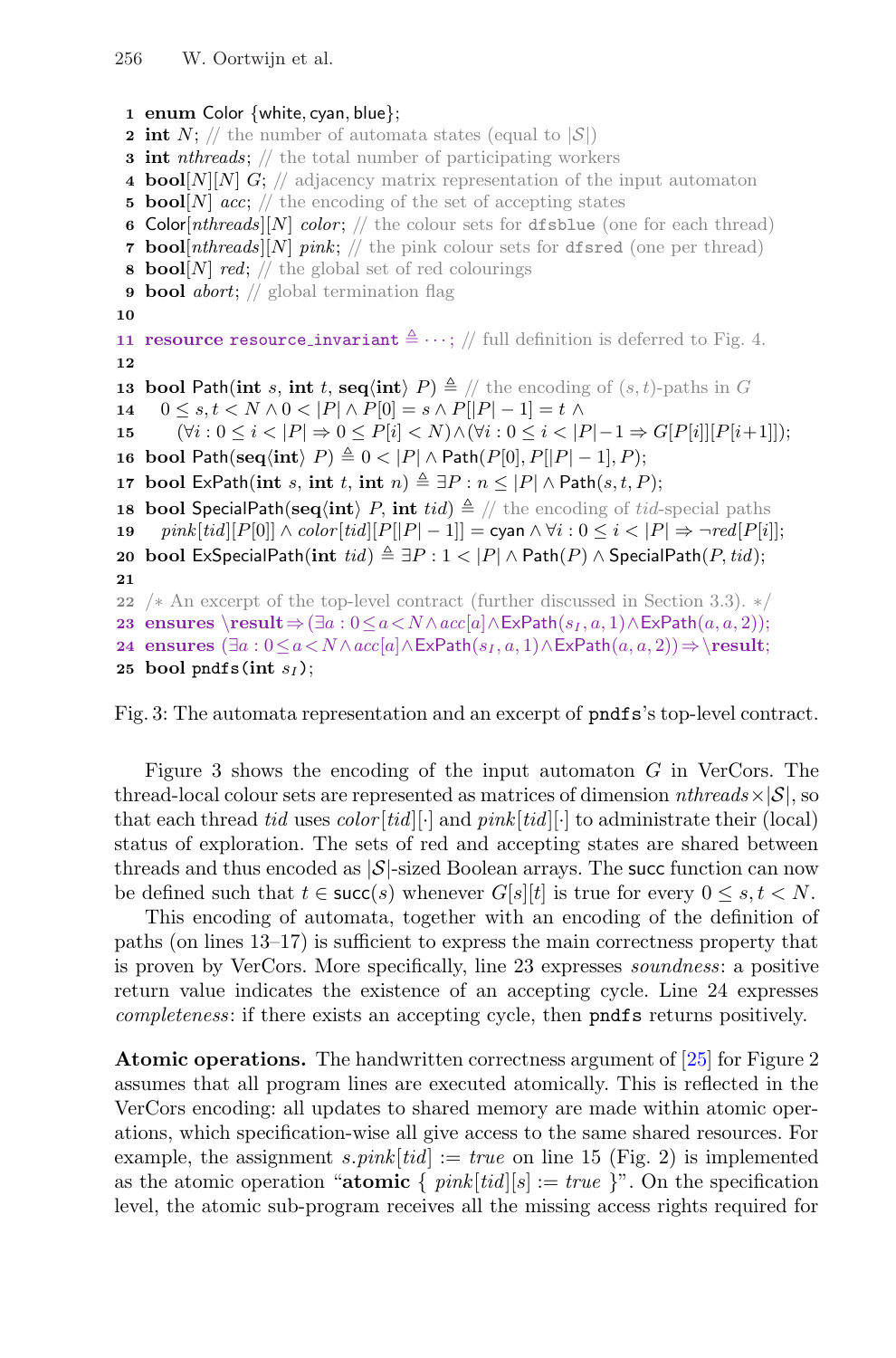the assignment, which are otherwise protected by the resource invariant declared on [line 11](#page-10-5) [\(Fig. 3\)](#page-10-0). The exact definition of resource invariant is deferred to §[3.3,](#page-11-0) and the type resource is the type of separation logic assertions. Moreover, the await instruction on [line 23](#page-6-4) [\(Fig. 2\)](#page-6-1) is implemented as a busy while-loop that only stops when  $s.count = 0$ , which is checked atomically in every iteration.

Termination handling. The pseudocode in [Figure 2](#page-6-1) uses an "exit all" command to terminate all threads when an accepting cycle has been found. However, this mechanism was left implicit. Our formalisation in VerCors makes the termination system explicit: it consists primarily of a global abort flag that is declared on [line 9](#page-10-6) in [Figure 3.](#page-10-0) All workers regularly poll this flag to determine whether they continue or not. The abort flag is set to true by the main thread—the thread that started pndfs and spawned all worker threads on [line 11](#page-6-7) of [Fig. 2—](#page-6-1)as soon as one of the workers returns with an accepting cycle.

### <span id="page-11-0"></span>3.3 Verification of pndfs in VerCors

One major challenge of concurrency verification is finding a proper distribution of shared-memory ownership, that allows proving memory safety as well as any functional properties of interest. This section starts by discussing how we distribute the ownership of the input automaton over threads and the resource invariant, in such a way that Invariants  $1.1 - 1.6$  $1.1 - 1.6$  $1.1 - 1.6$  and  $4.1 - 4.2$  $4.1 - 4.2$  $4.1 - 4.2$  can be encoded.

To prove the preservation of these invariants after every computation step, auxiliary bookkeeping is needed on the specification level. For example, to mechanise the proof of Lemmas [3](#page-8-2) and [4](#page-8-0) we need to make explicit that all workers *tid* with  $Pink_{tid} \neq \emptyset$  are doing a red search that was started from some root state  $a \in A \cap Pink_{tid}$ . This auxiliary bookkeeping is maintained in the resource invariant, via *auxiliary ghost state*, which is explained later. Finally, we give the fully annotated version of pndfs and explain how completeness is proven from [Lemma 4,](#page-8-0) by applying the VerCors encoding of [Theorem 1.](#page-9-2)

Ownership distribution. We start by explaining how the ownership of the automaton encoding (lines [2–](#page-10-7)[8](#page-10-8) in [Fig. 3\)](#page-10-0) is distributed among workers and the resource invariant. First observe that all colouring invariants express global properties that span over  $(i)$  the shared red colourings, as well as  $(ii)$  the local configurations  $color[tid]$  and  $pink[tid]$  of every worker tid. To define the ownership distribution for  $(i)$ , observe that the only way to distribute the access rights to red to enable all threads to regain write access, is to let the resource invariant protect full ownership of red. The resource invariant therefore fully captures the properties about red states expressed in Lemmas [1](#page-7-5) and [4.](#page-8-0) However, to be able to specify that, it also requires partial ownership of all thread-local colourings.

[Figure 4](#page-12-0) presents the full resource invariant, that includes: access rights to both global and thread-local colourings on lines [2–](#page-12-1)[4;](#page-12-2) the encoding of [Lemma 1](#page-7-5) on lines [10](#page-12-3)[–17](#page-12-4) and [22;](#page-12-5) and the encoding of [Lemma 4](#page-8-0) on lines [30–](#page-12-6)[32.](#page-12-7) In addition, the resource invariant holds partial ownership of the abort flag on [line 8,](#page-12-8) to ensure that global termination is only announced when an accepting cycle is found.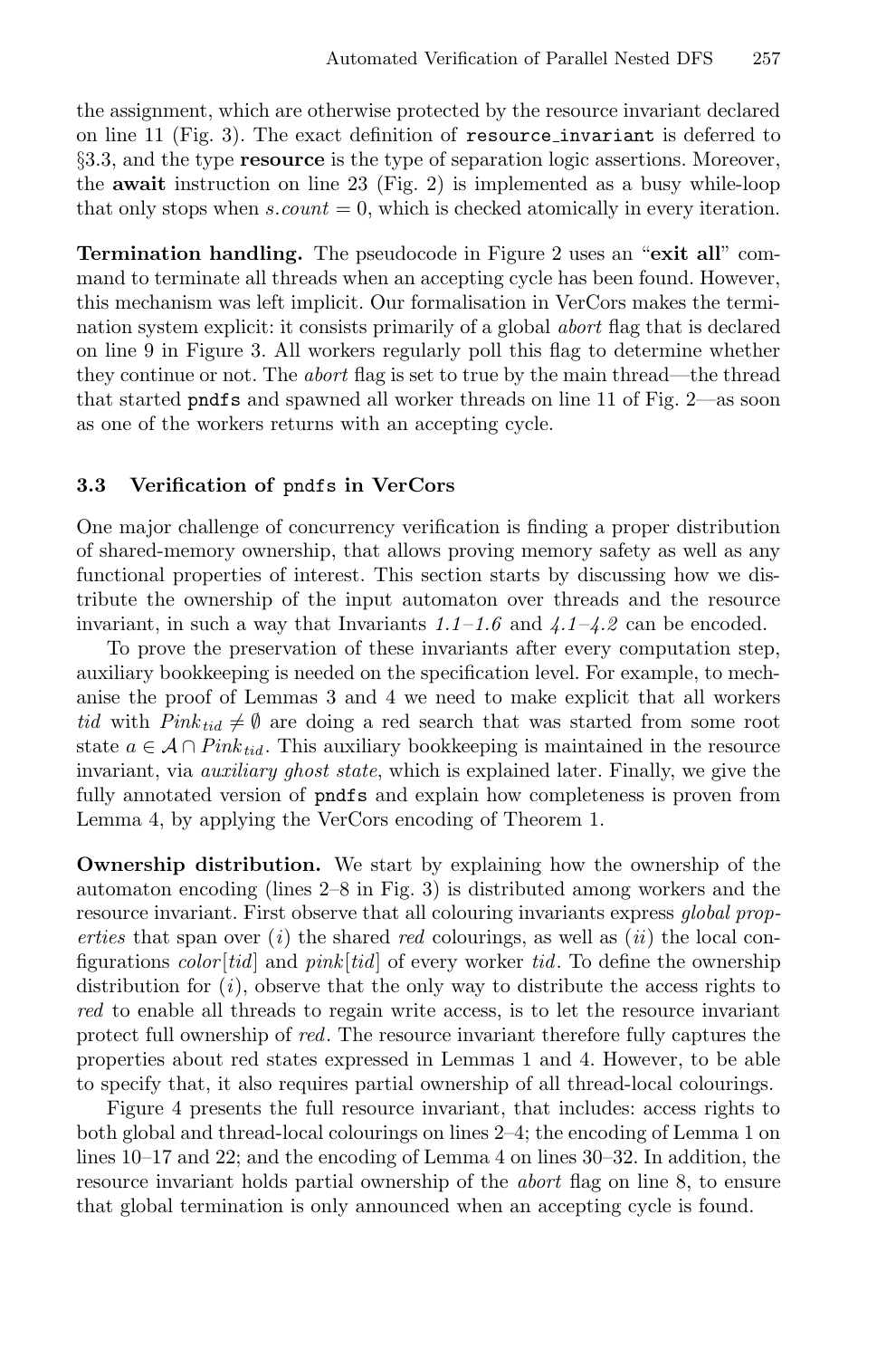```
1 resource resource invariant \triangleq2 Perm(N) ** Perm(nthreads) ** Perm(G) ** Perm(acc) **
 3 (\forall tid, s : \text{Perm}(color[tid][s], \frac{1}{2}) * \text{Perm}(pink[tid][s], \frac{1}{2})) *4 (\forall s : \text{Perm}(red[s], 1)) **
 5 termination() ∗∗ colourings() ∗∗ dfsred status() ∗∗ keyinvariant();
 6
 7 resource termination() \triangleq // Resources for termination handling.
 8 Perm(\textit{abort}, \frac{1}{2}) * abort \Rightarrow \exists s : \textit{acc}[s] \land \textsf{ExPath}(s_1, s, 1) \land \textsf{ExPath}(s, s, 2);9
10 resource colourings() \triangleq // The low-level colouring invariant encodings.
11 \forall tid, s : (color[tid][s] = blue \vee pink[tid][s]) \Rightarrow \forall s' \in succ(s):12  Inv. 1.113 \forall s : red[s] \Rightarrow \forall s' \in succ(s):
14  Inv. } 1.215  Inv. } 1.316 \forall tid, s : (acc[s] \wedge pink[tid][s]) \Rightarrow color[tid][s] = \text{cyan} \ast \text{mm} Inv. 1.4
17 1.518
19 /∗ Auxiliary ghost state for proving Lemma 3 and preserving Inv. 4. ∗/
20 resource dfsred_status() \triangleq \forall tid : (
21 Perm(\textit{exploringred}[tid], \frac{1}{2}) ** Perm(\textit{redroot}[tid], \frac{1}{2}) ** Perm(\textit{waiting}[tid], \frac{1}{2}) **
22 1.623 exploringred[tid] \Rightarrow acc[redroot[tid]] ∧
24 (\forall s : pink[tid][s] \Rightarrow \text{ExPath}(redroot[tid], s, 1)) \wedge25 (\forall s : color[tid][s] = \text{cyan} \Rightarrow \text{ExPath}(s, redroot[tid], 1)) \wedge26 (\neg waiting[tid] \Rightarrow \neg red[redroot[tid]]) \wedge27 (waiting[tid] \Rightarrow \forall s : pink[tid][s] \Leftrightarrow s = redroot[tid])28
29 /∗ The encoding of Lemma 4, from which completeness of pndfs follows. ∗/
30 resource keyinvariant() \triangleq31 (\forall s : acc[s] \land \textsf{ExPath}(s_I, s, 1) \land \textsf{ExPath}(s, s, 2) \Rightarrow \neg red[s]) \lor32 (\exists tid : \mathsf{ExSpecialPath}(tid));
```
<span id="page-12-10"></span><span id="page-12-9"></span><span id="page-12-7"></span><span id="page-12-6"></span><span id="page-12-5"></span>Fig. 4: The full definition of the resource invariant. Several bound checks have been omitted for presentational clarity.

Observe that the resource invariant holds a lot of quantified information. As a result, we experienced that proving the reestablishment of resource invariant after finishing atomics is expensive performance-wise. To make verification more efficient, we extracted all atomic operations (e.g., colour updates) into separate methods and prove their contracts in a function-modular way. This improves performance, as it cuts the problem of verifying dfsred and dfsblue into smaller sub-problems that are individually more manageable for the SMT solver.

Finally, [Figure 5](#page-13-0) presents an excerpt of the contract of dfsblue, which shows the ownership pattern of all threads. Notably, every thread tid receives the remaining ownership of  $color[tid]$  and  $pink[tid]$  on [line 4.](#page-13-1) Thus threads can always read from their thread-local colour fields, and may write to them while doing so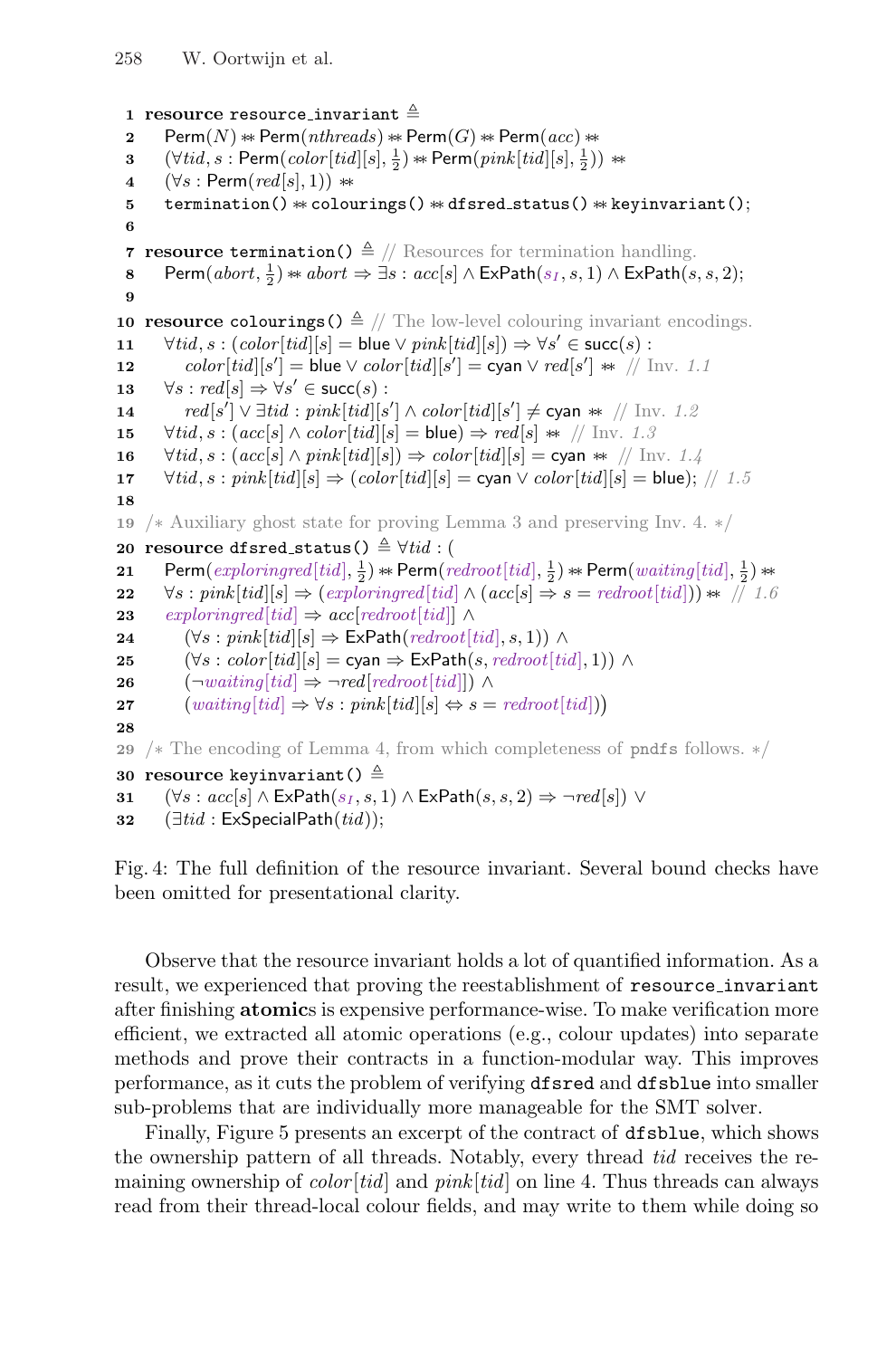```
1 context \mathsf{Perm}(N) \ast \mathsf{Perm}(nthreads) \ast \mathsf{Perm}(G) \ast \mathsf{Perm}(acc);2 context 0 \leq s \leq N;
  3 context 0 \leq tid \leq nthreads;
   4 context \forall t: 0 \le t < N \Rightarrow \text{Perm}(color[tid][t], \frac{1}{2}) \ast\text{Perm}(pink[tid][t], \frac{1}{2});5 requires color[tid][s] = white;6 requires \forall t : (0 \le t \le N \wedge color[tid][t] = \text{cyan}) \Rightarrow \text{ExPath}(t, s, 1);7 ensures \result \Rightarrow \exists a : 0 \le a < N \land acc[a] \land \text{ExPath}(s_I, a, 1) \land \text{ExPath}(a, a, 2);8 ensures \neg \result \Rightarrow \forall t : color[tid][t] = cyan \Leftrightarrow \old(color[tid][t]) = cyan;9 ensures \n\rightharpoonup \rightharpoonup \rightharpoonup \rightharpoonup \rightharpoonup \rightharpoonup \rightharpoonup \rightharpoonup \rightharpoonup \rightharpoonup \rightharpoonup \rightharpoonup \rightharpoonup \rightharpoonup \rightharpoonup \rightharpoonup \rightharpoonup \rightharpoonup \rightharpoonup \rightharpoonup \rightharpoonup \rightharpoonup \rightharpoonup \rightharpoonup \rightharpoonup \rightharpoonup \rightharpoonup \rightharpoonup \rightharpoonup \rightharpoonup \rightharpoonup \rightharpoonup \rightharpoonup \rightharpoonup \rightharpoonup10 bool dfsblue(s, tid)\mathbf{11} \cdots
```
Fig. 5: The ownership specification in the contract dfsblue for thread tid. Annotations of the form context  $P$  abbreviate requires  $P$ ; ensures  $P$ .

atomically. This distribution of ownership matches with the encoding of atomic operations discussed earlier. [Line 7](#page-13-2) expresses soundness of dfsblue, captured in the resource invariant [\(line 8](#page-12-8) of [Fig. 4\)](#page-12-0) on global termination. This allows to deduce soundness of pndfs from the resource invariant, after all threads have terminated as result of the detection of an accepting cycle.

Auxiliary ghost state. As mentioned earlier, to prove that pndfs also preserves the (encodings of) Invariants  $1.1 - 1.6$  $1.1 - 1.6$  $1.1 - 1.6$  and  $4.1 - 4.2$  $4.1 - 4.2$  $4.1 - 4.2$  after every computation step, additional ghost state needs to be maintained. In particular, we need to make explicit that every worker tid with  $Pink_{tid} \neq \emptyset$  is doing a df sred search that was started from some root state  $a \in A \cap Pink_{tid}$ . In addition, the proof of [Lemma 3](#page-8-2) needs that there exists an  $(s, a)$ -path for every  $s \in Cyan_{tid}$ . To prove the preservation of [Lemma 4](#page-8-0) we also need that, if worker tid is not yet executing the **await** instruction, we have that  $a \notin Red$ , and otherwise that  $Pink_{tid} = \{a\}.$ 

This extra information is encoded in the loop invariant on lines [20](#page-12-9)[–27](#page-12-10) [\(Fig](#page-12-0)[ure 4\)](#page-12-0), via three ghost arrays, named exploringred, redroot and waiting. Firstly, exploringred administrates which workers are doing a red search. For verification purposes we added ghost code to the program, to set  $exploringrel[tid]$  to true whenever  $\text{d} \text{f} \text{s} \text{r}$  and  $(a, tid)$  is invoked by worker tid from a blue search, and back to false whenever  $\text{d} \text{f} \text{s} \text{r} \text{d} a$ ,  $tid$ ) returns. Secondly, redroot stores the root state on which dfsred was invoked. Finally, waiting administrates which workers are executing an await instruction. These three ghost arrays together are closely related to the s.count fields in the program of [Figure 2,](#page-6-1) via the following invariant:  $\forall s : s \text{.count} = |\{tid \mid explored[tid] \land redroot[tid] = s \land \neg waiting[tid]\}|.$ 

Establishing that pndfs adheres to the invariants in Lemmas [1](#page-7-5) and [4](#page-8-0) was highly non-trivial and required various complex auxiliary lemmas to be encoded and proven. These are all encoded in VerCors as ghost methods: side-effect-free helper methods on which the lemma is encoded in the method's contract [\[21,](#page-18-17)[22\]](#page-18-18). Induction proofs, for example, are encoded using either loop invariants or recursion. Application of a lemma then translates to a function call on the specification level. The proofs in [Section 3.1](#page-7-0) are all encoded and applied in this way.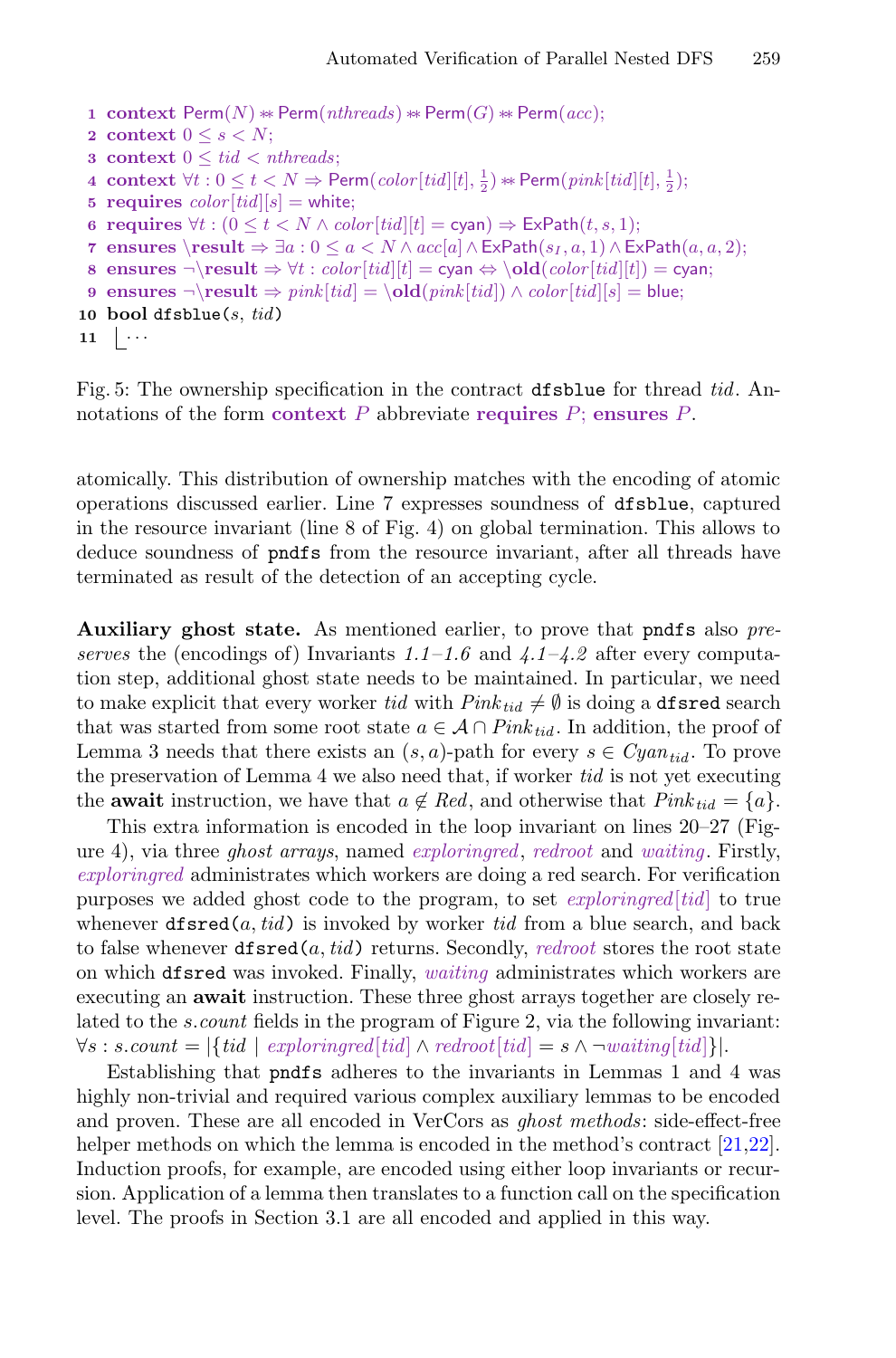```
1 context \text{Perm}(N) \ast \text{Perm}(nthreads) \ast \text{Perm}(G) \ast \text{Perm}(acc) \ast \text{Perm}(abort, \frac{1}{2});2 context \forall tid, s : \mathsf{Perm}(color[tid][s], \frac{1}{2}) * \mathsf{Perm}(pink[tid][s], \frac{1}{2});3 context \forall tid : \mathsf{Perm}(exploringred[tid], \frac{1}{2}) * \mathsf{Perm}(redroot[tid], \frac{1}{2});4 context \forall tid : Perm(waiting[tid], \frac{1}{2});5 context 0 \leq s_I < N;
 6 requires \forall tid, s : \neg \text{explorinared}[tid] \land \text{color}[tid][s] = \text{white} \land \neg \text{pink}[tid][s];7 ensures \result \Rightarrow \exists a : acc[a] \land \text{ExPath}(s_I, a, 1) \land \text{ExPath}(a, a, 2));8 ensures (∃a : acc[a] ∧ ExPath(s<sub>I</sub>, a, 1) ∧ ExPath(a, a, 2)) ⇒ \result;9 bool pndfs(s_I)10 par tid = 0 to nthreads
11 context Perm(N) * Perm(nthreads) * Perm(G) * Perm(ac);
12 context \forall s : \text{Perm}(color[tid][s], \frac{1}{2}) * \text{Perm}(pink[tid][s], \frac{1}{2});13 context Perm(term[tid], \frac{1}{2}) * Perm(exploringred[tid], \frac{1}{2});
14 context Perm(\text{redroot}[tid], \frac{1}{2}) \ast Perm(\text{waiting}[tid], \frac{1}{2});
15 requires \neg \text{exploringred}[tid] \wedge \forall s : color[tid][s] = \text{white} \wedge \neg \text{pink}[tid][s];16 ensures \neg abort \Rightarrow \forall s : color[tid][s] \neq \text{cyan} \land \neg pink[tid][s];17 ensures \neg abort \Rightarrow color[tid][s_I] = blue;18 do
19 | bool found := dfsblue(s_I, tid);
20 if found then
21 \vert \vert atomic { abort := true; } // initiate global termination.
22 atomic { if \negabort Thm. 1's encoding.
23 return abort;
```
<span id="page-14-9"></span><span id="page-14-8"></span><span id="page-14-6"></span><span id="page-14-5"></span>Fig. 6: The annotated version of pndfs, extending the excerpt given in [Figure 3.](#page-10-0)

Correctness of pndfs. [Figure 6](#page-14-0) gives the annotated version of pndfs $<sup>6</sup>$  $<sup>6</sup>$  $<sup>6</sup>$  that</sup> extends the excerpt given earlier, in lines [23–](#page-10-3)[25](#page-10-9) of [Figure 3.](#page-10-0) The main thread requires partial ownership of all thread-local colour fields on [line 2](#page-14-2) and distributes these over the appropriate threads on [line 12.](#page-14-3) The contract associated to the parallel block (lines [11–](#page-14-4)[17\)](#page-14-5) is called an iteration contract and assigns pre- and postconditions to every parallel instance. For more details on iteration contracts we refer to [\[5\]](#page-17-15). Most importantly, the iteration contract of each thread holds enough resources to satisfy all the preconditions of dfsblue, on [line 19.](#page-14-6)

Soundness of pndfs [\(line 7\)](#page-14-7) is proven as follows. Suppose that all threads have terminated and abort has been set to true. In that case, the resource invariant states that an accepting cycle has been found. This information can be retrieved by briefly obtaining the resource invariant in ghost code on [line 22,](#page-14-8) which directly allows to deduce soundness. Note that this information is not lost upon releasing the resource invariant, as it is a Boolean property and thus duplicable.

To prove completeness, suppose that abort is still false when all workers have terminated. This implies that  $Pink_{tid} = \emptyset$  and  $Cyan_{tid} = \emptyset$  for every worker tid [\(line 16\)](#page-14-9), as well as  $s_I \in Blue_{tid}$  [\(line 17\)](#page-14-5), since all threads started their blue

<span id="page-14-1"></span> $6$  Observe that every thread reads *abort* in their contract on lines [16–](#page-14-9)[17,](#page-14-5) even though they do not have the required access rights to do so. This is resolved by adding some auxiliary ghost state, but this is omitted for presentational clarity.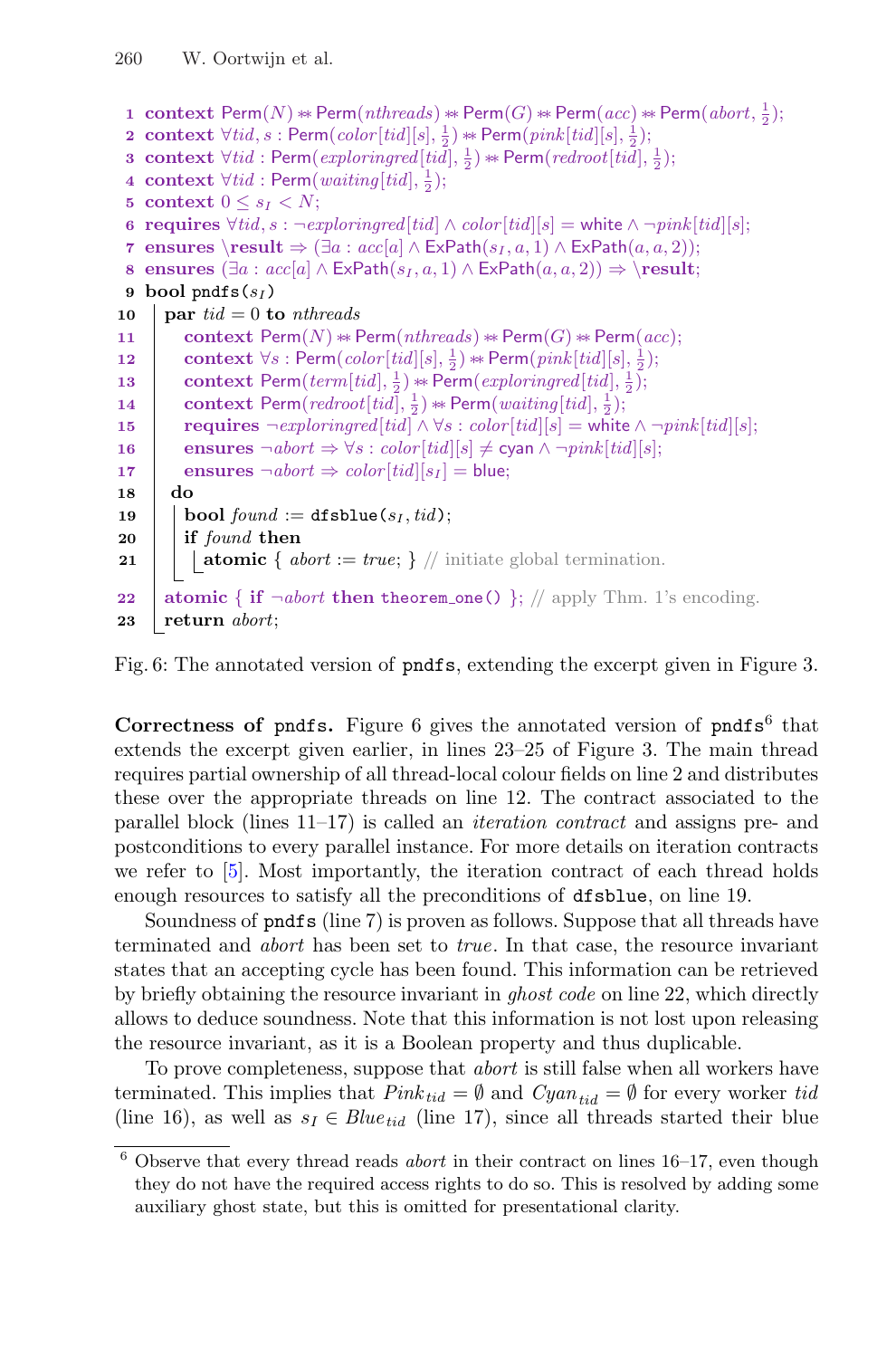<span id="page-15-1"></span>

Fig. 7: Two extensions (highlighted grey) to dfsblue that improve work sharing.

search from  $s_I$ . Combining this information with the information in the resource invariant allows one to prove all the premises of [Theorem 1.](#page-9-2) Therefore its ghost method encoding can be applied on [line 22,](#page-14-8) from which completeness is derived.

The encoding of parallel NDFS in VerCors [\[35\]](#page-18-14) comprises roughly 2500 lines of code (of which ∼85% is proof overhead), which includes the mechanisation of all proof steps described in §[3.1.](#page-7-0) The verification time is about 140s, measured on a Macbook with an Intel Core i5 CPU with 2,9 GHz, and 8Gb memory.

# <span id="page-15-0"></span>4 Optimisations

One major benefit of mechanically verified code is that optimisations can be applied with full confidence. Without verification, changes to critical code are often avoided, to ensure that no errors are introduced. A verified algorithm allows to apply optimisations easily, as these often do not change the outer contract, at most requiring only minor adaptions to the invariants. We illustrate this with two optimisations, for which [\[25\]](#page-18-0) experimentally demonstrated improved speedup.

"Early cycle detection" checks already in the blue search if an accepting cycle is closed, cf. lines [4–6](#page-15-1) in [Figure 7a.](#page-15-1) It is known that for weak LTL properties, all accepting cycles will be found in the blue search when applying early cycle detection. To show that this optimisation indeed preserves all invariants, we simply inserted these 3 lines in the VerCors specification. The proof introduces a case distinction on whether s or t is accepting and constructs a witness path. This adds another 10 lines: two for the case distinction and four in each branch to show that a witness accepting cycle exists. Collectively, these extra 13 lines constitute indeed very little effort to prove this particular optimisation correct.

The second optimisation, called "all-red", checks if all successors of s became red during the blue search (lines [2](#page-15-1) and [7](#page-15-1) in [Figure 7b\)](#page-15-1). If so, we can mark s.red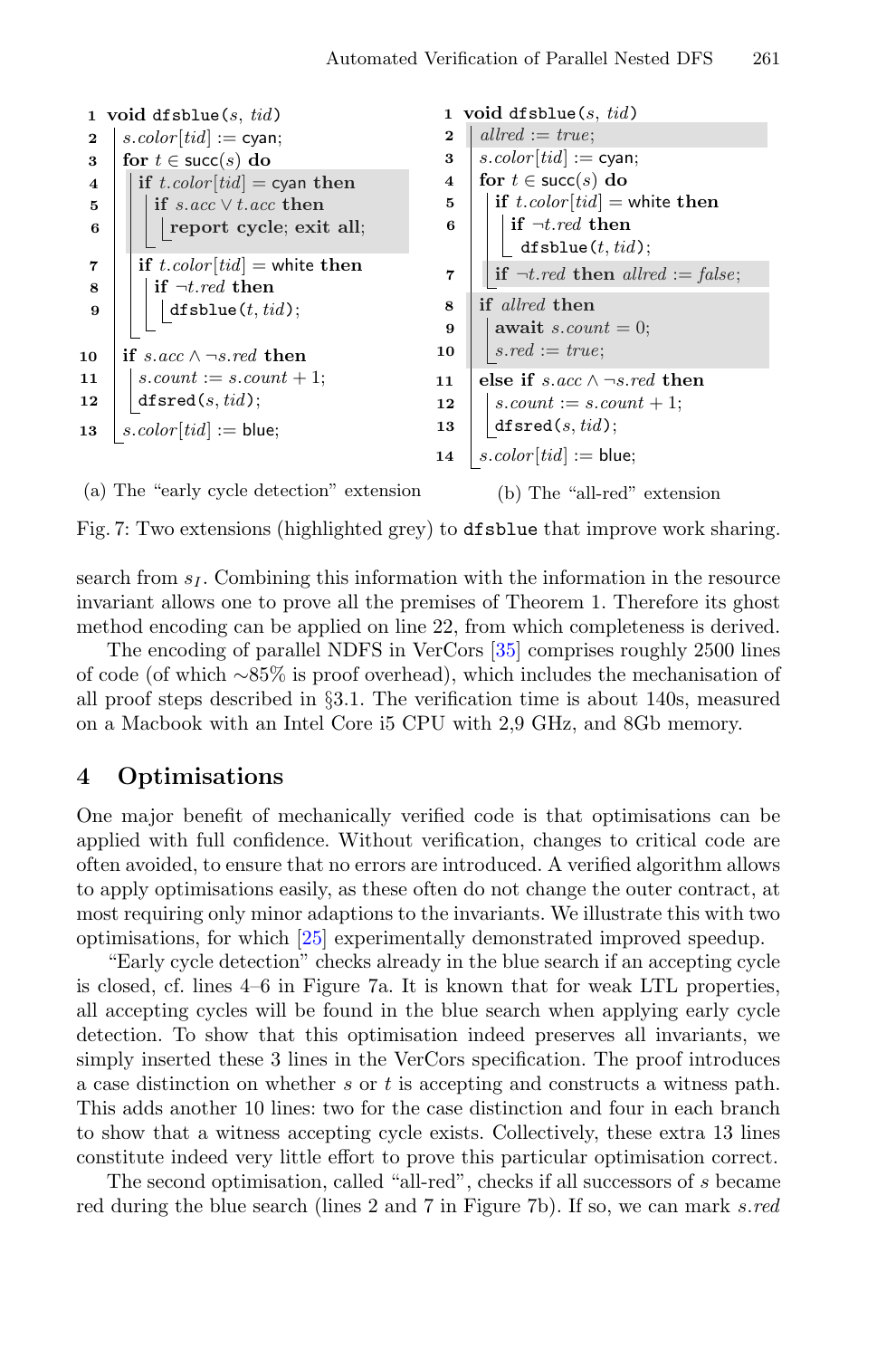early (lines [8–10\)](#page-15-1). This optimisation is important, since it allows the global red colour to spread even in portions of the graph that are not under an accepting state, thereby allowing more pruning. However, this optimisation only preserves the invariants if we wait until  $s.count = 0$  (on [line 9\)](#page-15-1). This test was erroneously omitted in [\[25\]](#page-18-0) [7](#page-16-1) . Fortunately, the version in [Figure 7b](#page-15-1) is correct, which has now been checked in VerCors in a straightforward manner.

# <span id="page-16-0"></span>5 Conclusion

This paper presents the first automated deductive verification of a parallel graph algorithm: we verified soundness and completeness of parallel nested depth-first search using VerCors. We also show that this mechanisation is helpful in quickly discovering whether optimisations of the algorithm preserve its correctness.

Many of the presented verification techniques, e.g., the use of separate contracts for single statements, the way we handle termination, and the construction of explicit witnesses through ghost variables, will be useful for the verification of other similar algorithms. Moreover, our encoding of parallel nested DFS closely resembles the implementation of such an algorithm in mainstream programming languages like C++ and Java. It would be interesting to investigate how our VerCors encoding can be automatically deployed on multi-core architectures, for example to enable comparing its performance and scalability with LTSmin.

There are many possibilities to extend the line of research on the verification of parallel model checking algorithms initiated in this paper. First, one may consider to extend the scope of this verification closer towards the actual efficient C-implementation in LTSmin. This would involve verifying the underlying concurrent hash table to store visited states (a simplified version of which has been verified before with VerCors [\[1\]](#page-17-16)), the encoding of the colours as "bits" in the hash table buckets, and the use of CAS to manipulate these bits.

One might consider alternative parallel NDFS versions, notably [\[15\]](#page-17-8), which shares the blue colour, invoking a repair procedure when the depth-first order is violated. Both algorithms have been reconciled in [\[14\]](#page-17-7), sharing both blue and red. This work could be extended to a wealth of other optimisations like partial-order reduction, or other parallel model checking algorithms, for example [\[26,](#page-18-19)[4](#page-17-17)[,40\]](#page-19-8).

Our work can be considered as a first step towards a library for the verification of graph-based (multi-core) model checking algorithms. It will be an interesting line of future work to continue this: developing a full-fledged verification library for common subtasks, like graph manipulations and termination detection.

Acknowledgments and data availability statement. This work is partially supported by the NWO VICI 639.023.710 Mercedes project and by the NWO TOP 612.001.403 VerDi project. The datasets for this case study are available at: [https://doi.org/10.4121/uuid:36c00955-5574-44d9-9b26-340f7a1ea03b.](https://doi.org/10.4121/uuid:36c00955-5574-44d9-9b26-340f7a1ea03b)

<span id="page-16-1"></span><sup>7</sup> Wan Fokkink and his students Stefan Vijzelaar and Pieter Hijma already found in 2012 that the "all-red" extension required an extra check 'await s.count = 0' in [\[25\]](#page-18-0), and wondered whether 'await  $s.count \leq 1$ ' would be sufficient. Independently, Akos Hajdu reported this omission in 2015.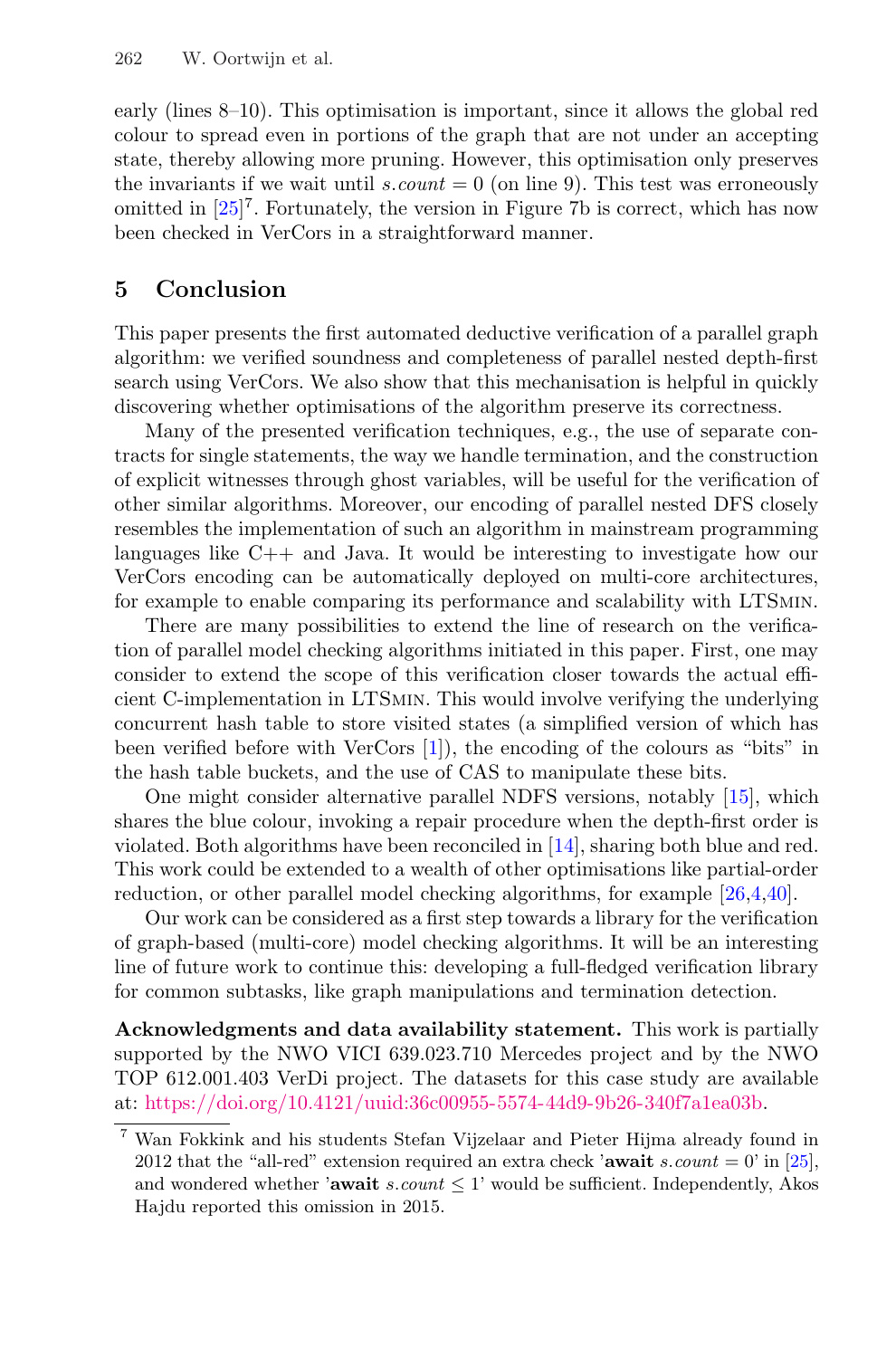# References

- <span id="page-17-16"></span>1. A. Amighi, S. Blom, and M. Huisman. Resource Protection Using Atomics - Patterns and Verification. In APLAS, pages 255–274, 2014. [doi:10.1007/](http://dx.doi.org/10.1007/978-3-319-12736-1_14) [978-3-319-12736-1\\_14](http://dx.doi.org/10.1007/978-3-319-12736-1_14).
- <span id="page-17-1"></span>2. J. Barnat, V. Bloemen, A. Duret-Lutz, A. Laarman, L. Petrucci, J. van de Pol, and E. Renault. Parallel Model Checking Algorithms for Linear-Time Temporal Logic. In Handbook of Parallel Constraint Reasoning, pages 457–507. Springer, 2018. [doi:10.1007/978-3-319-63516-3\\_12](http://dx.doi.org/10.1007/978-3-319-63516-3_12).
- <span id="page-17-5"></span>3. J. Barnat and I. Cern´a. Distributed breadth-first search LTL model checking. Formal Methods in System Design, 29(2):117–134, 2006. [doi:10.1007/](http://dx.doi.org/10.1007/s10703-006-0009-y) [s10703-006-0009-y](http://dx.doi.org/10.1007/s10703-006-0009-y).
- <span id="page-17-17"></span>4. V. Bloemen, A. Laarman, and J. van de Pol. Multi-core On-the-fly SCC Decomposition. In PPoPP, pages 1–12. ACM, 2016. [doi:10.1145/2851141.2851161](http://dx.doi.org/10.1145/2851141.2851161).
- <span id="page-17-15"></span>5. S. Blom, S. Darabi, and M. Huisman. Verification of Loop Parallelisations. In FASE, pages 202–217. Springer, 2015. [doi:10.1007/978-3-662-46675-9\\_14](http://dx.doi.org/10.1007/978-3-662-46675-9_14).
- <span id="page-17-2"></span>6. S. Blom, S. Darabi, M. Huisman, and W. Oortwijn. The VerCors Tool Set: Verification of Parallel and Concurrent Software. In iFM, LNCS, pages 102–110. Springer, 2017. [doi:10.1007/978-3-319-66845-1\\_7](http://dx.doi.org/10.1007/978-3-319-66845-1_7).
- <span id="page-17-12"></span>7. J. Boyland. Checking Interference with Fractional Permissions. In SAS, LNCS, pages 55–72. Springer, 2003. [doi:10.1007/3-540-44898-5\\_4](http://dx.doi.org/10.1007/3-540-44898-5_4).
- <span id="page-17-13"></span>8. S. Brookes. A Semantics for Concurrent Separation Logic. Theoretical Computer Science, 375(1–3):227–270, 2007. [doi:10.1016/j.tcs.2006.12.034](http://dx.doi.org/10.1016/j.tcs.2006.12.034).
- <span id="page-17-10"></span>9. J. Brunner and P. Lammich. Formal Verification of an Executable LTL Model Checker with Partial Order Reduction. Journal of Automated Reasoning, 60(1):3– 21, 2018. [doi:10.1007/s10817-017-9418-4](http://dx.doi.org/10.1007/s10817-017-9418-4).
- <span id="page-17-11"></span>10. R. Chen, C. Cohen, J. Lévy, S. Merz, and L. Théry. Formal Proofs of Tarjan's Algorithm in Why3, Coq, and Isabelle. CoRR, 2018. URL: [http://arxiv.org/abs/](http://arxiv.org/abs/1810.11979) [1810.11979.](http://arxiv.org/abs/1810.11979)
- <span id="page-17-14"></span>11. Y. Cheon, G. Leavens, M. Sitaraman, and S. Edwards. Model Variables: Cleanly Supporting Abstraction in Design by Contract: Research Articles. Software– Practice and Experience, 35(6):583–599, 2005. [doi:10.1002/spe.v35:6](http://dx.doi.org/10.1002/spe.v35:6).
- <span id="page-17-0"></span>12. E. Clarke, T. Henzinger, H. Veith, and R. Bloem, editors. Handbook of Model Checking. Springer, 2018. [doi:10.1007/978-3-319-10575-8](http://dx.doi.org/10.1007/978-3-319-10575-8).
- <span id="page-17-3"></span>13. C. Courcoubetis, M. Vardi, P. Wolper, and M. Yannakakis. Memory-Efficient Algorithms for the Verification of Temporal Properties. Formal Methods in System Design, 1(2–3):275–288, 1992. [doi:10.1007/BF00121128](http://dx.doi.org/10.1007/BF00121128).
- <span id="page-17-7"></span>14. S. Evangelista, A. Laarman, L. Petrucci, and J. van de Pol. Improved Multi-Core Nested Depth-First Search. In ATVA, LNCS, pages 269–283. Springer, 2012. [doi:10.1007/978-3-642-33386-6\\_22](http://dx.doi.org/10.1007/978-3-642-33386-6_22).
- <span id="page-17-8"></span>15. S. Evangelista, L. Petrucci, and S. Youcef. Parallel Nested Depth-First Searches for LTL Model Checking. In ATVA, LNCS, pages 381–396. Springer, 2011. [doi:](http://dx.doi.org/10.1007/978-3-642-24372-1_27) [10.1007/978-3-642-24372-1\\_27](http://dx.doi.org/10.1007/978-3-642-24372-1_27).
- <span id="page-17-9"></span>16. A. Griggio, M. Roveri, and S. Tonetta. Certifying Proofs for LTL Model Checking. In FMCAD, pages 225–233, 2018. [doi:10.23919/FMCAD.2018.8603022](http://dx.doi.org/10.23919/FMCAD.2018.8603022).
- <span id="page-17-4"></span>17. G. Holzmann. The Model Checker SPIN. IEEE Transactions on Software Engineering, 23(5):279-295, 1997. [doi:10.1109/32.588521](http://dx.doi.org/10.1109/32.588521).
- <span id="page-17-6"></span>18. G. Holzmann, R. Joshi, and A. Groce. Swarm Verification Techniques. IEEE Transactions on Software Engineering, 37(6):845–857, 2011. [doi:10.1109/TSE.](http://dx.doi.org/10.1109/TSE.2010.110) [2010.110](http://dx.doi.org/10.1109/TSE.2010.110).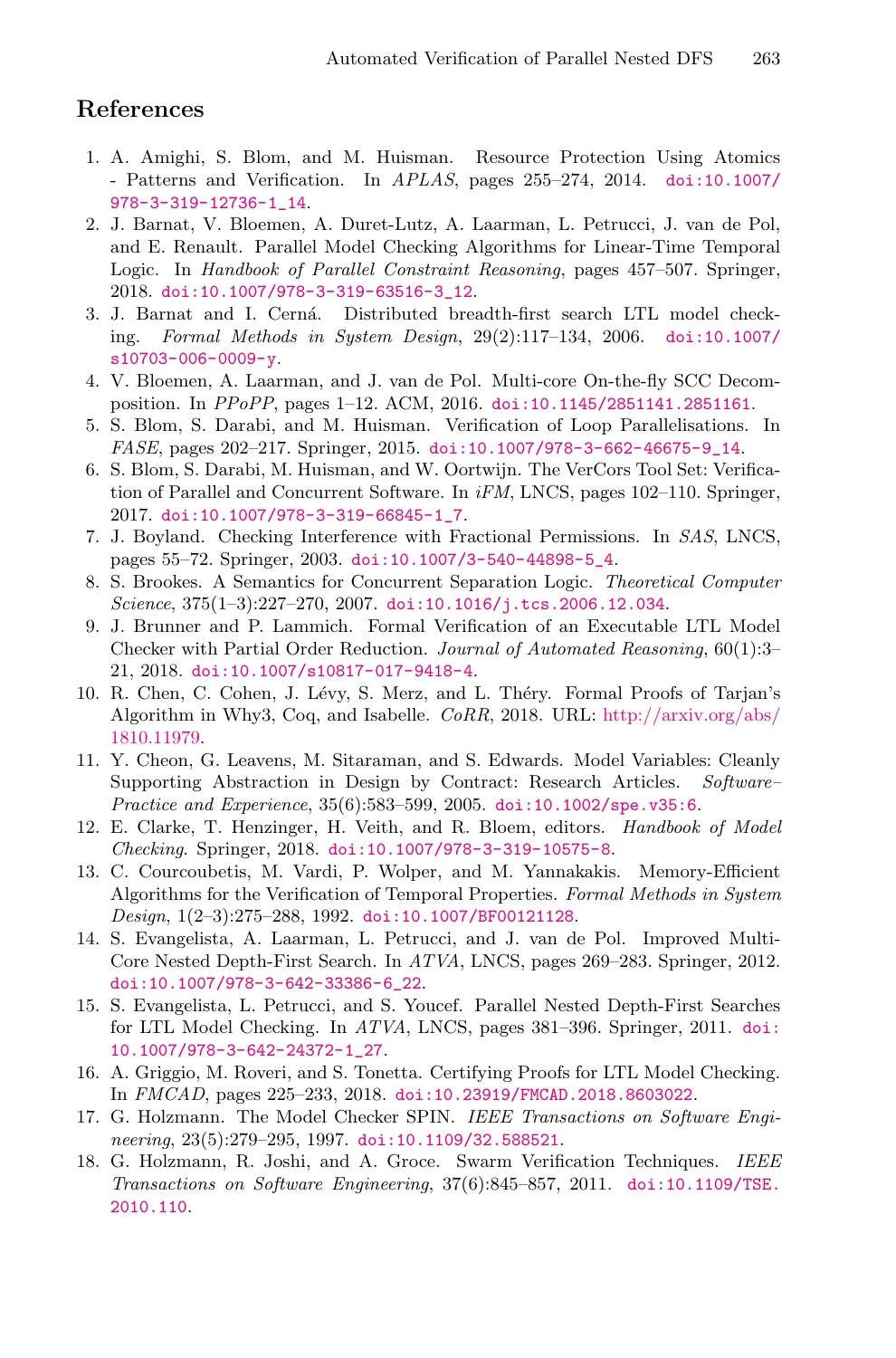- <span id="page-18-5"></span>19. G. Holzmann, D. Peled, and M. Yannakakis. On Nested Depth First Search. In The Spin Verification System, volume 32 of DIMACS, pages 23–32, 1996. [doi:](http://dx.doi.org/10.1090/dimacs/032/03) [10.1090/dimacs/032/03](http://dx.doi.org/10.1090/dimacs/032/03).
- <span id="page-18-10"></span>20. B. Jacobs, J. Smans, P. Philippaerts, F. Vogels, W. Penninckx, and F. Piessens. VeriFast: A powerful, sound, predictable, fast verifier for C and Java. In NFM, 2011. [doi:10.1007/978-3-642-20398-5\\_4](http://dx.doi.org/10.1007/978-3-642-20398-5_4).
- <span id="page-18-17"></span>21. B. Jacobs, J. Smans, and F. Piessens. VeriFast: Imperative Programs as Proofs. In VS-Tools workshop at VSTTE, 2010.
- <span id="page-18-18"></span>22. S. Joosten, W. Oortwijn, M. Safari, and M. Huisman. An Exercise in Verifying Sequential Programs with VerCors. In FTfJP, pages 40–45, 2018. [doi:10.1145/](http://dx.doi.org/10.1145/3236454.3236479) [3236454.3236479](http://dx.doi.org/10.1145/3236454.3236479).
- <span id="page-18-1"></span>23. G. Kant, A. Laarman, J. Meijer, J. van de Pol, S. Blom, and T. van Dijk. LTSmin: High-Performance Language-Independent Model Checking. In TACAS, pages 692– 707. Springer, 2015. [doi:10.1007/978-3-662-46681-0\\_61](http://dx.doi.org/10.1007/978-3-662-46681-0_61).
- <span id="page-18-16"></span>24. J. Kübler. Comparing Deductive Program Verification of Graph Data-Structures. Bachelor's thesis, KIT, 2018.
- <span id="page-18-0"></span>25. A. Laarman, R. Langerak, J. van de Pol, M. Weber, and A. Wijs. Multi-core Nested Depth-First Search. In ATVA, LNCS, pages 321–335. Springer, 2011. [doi:](http://dx.doi.org/10.1007/978-3-642-24372-1_23) [10.1007/978-3-642-24372-1\\_23](http://dx.doi.org/10.1007/978-3-642-24372-1_23).
- <span id="page-18-19"></span>26. A. Laarman, M. Olesen, A. Dalsgaard, K. Larsen, and J. van de Pol. Multi-core Emptiness Checking of Timed Büchi Automata Using Inclusion Abstraction. In CAV, pages 968–983. Springer, 2013. [doi:10.1007/978-3-642-39799-8\\_69](http://dx.doi.org/10.1007/978-3-642-39799-8_69).
- <span id="page-18-7"></span>27. P. Lammich and R. Neumann. A Framework for Verifying Depth-First Search Algorithms. In CPP, pages 137–146. ACM, 2015. [doi:10.1145/2676724.2693165](http://dx.doi.org/10.1145/2676724.2693165).
- <span id="page-18-8"></span>28. P. Lammich and S. Wimmer. IMP2 – Simple Program Verification in Isabelle/HOL. Archive of Formal Proofs, 2019. [http://isa-afp.org/entries/IMP2.html,](http://isa-afp.org/entries/IMP2.html) Formal proof development.
- <span id="page-18-15"></span>29. K.R.M. Leino. Data groups: Specifying the modification of extended state. In OOPSLA, pages 144–153. ACM, 1998. [doi:10.1145/286942.286953](http://dx.doi.org/10.1145/286942.286953).
- <span id="page-18-3"></span>30. K.R.M. Leino. Dafny: An Automatic Program Verifier for Functional Correctness. In LPAR, pages 348–370. Springer, 2010. [doi:10.1007/978-3-642-17511-4\\_20](http://dx.doi.org/10.1007/978-3-642-17511-4_20).
- <span id="page-18-12"></span>31. L. de Moura and N. Bjørner. Z3: An Efficient SMT Solver. In TACAS, pages 337–340, 2008. [doi:10.1007/978-3-540-78800-3\\_24](http://dx.doi.org/10.1007/978-3-540-78800-3_24).
- <span id="page-18-11"></span>32. P. M¨uller, M. Schwerhoff, and A. Summers. Viper: A Verification Infrastructure for Permission-Based Reasoning. In VMCAI, pages 41–62. Springer, 2016. [doi:](http://dx.doi.org/10.1007/978-3-662-49122-5_2) [10.1007/978-3-662-49122-5\\_2](http://dx.doi.org/10.1007/978-3-662-49122-5_2).
- <span id="page-18-6"></span>33. K. Namjoshi. Certifying Model Checkers. In CAV, LNCS, pages 2–13. Springer, 2001. [doi:10.1007/3-540-44585-4\\_2](http://dx.doi.org/10.1007/3-540-44585-4_2).
- <span id="page-18-13"></span>34. P. O'Hearn. Resources, Concurrency and Local Reasoning. Theoretical Computer  $Science, 375(1-3):271-307, 2007.$  [doi:10.1016/j.tcs.2006.12.035](http://dx.doi.org/10.1016/j.tcs.2006.12.035).
- <span id="page-18-14"></span>35. W. Oortwijn, M. Huisman, S. Joosten, and J. van de Pol. Artifact for Automated Verification of Parallel Nested DFS, TACAS 2020. 4TU.ResearchData. [doi:10.](http://dx.doi.org/10.4121/uuid:36c00955-5574-44d9-9b26-340f7a1ea03b) [4121/uuid:36c00955-5574-44d9-9b26-340f7a1ea03b](http://dx.doi.org/10.4121/uuid:36c00955-5574-44d9-9b26-340f7a1ea03b).
- <span id="page-18-4"></span>36. A. Pnueli. The Temporal Logic of Programs. In FOCS, pages 46–57. IEEE Computer Society, 1977. [doi:10.1109/SFCS.1977.32](http://dx.doi.org/10.1109/SFCS.1977.32).
- <span id="page-18-2"></span>37. J. van de Pol. Automated Verification of Nested DFS. In FMICS, LNCS, pages 181–197. Springer, 2015. [doi:10.1007/978-3-319-19458-5\\_12](http://dx.doi.org/10.1007/978-3-319-19458-5_12).
- <span id="page-18-9"></span>38. A. Raad, A. Hobor, J. Villard, and P. Gardner. Verifying Concurrent Graph Algorithms. In Programming Languages and Systems, pages 314–334. Springer, 2016. [doi:10.1007/978-3-319-47958-3\\_17](http://dx.doi.org/10.1007/978-3-319-47958-3_17).